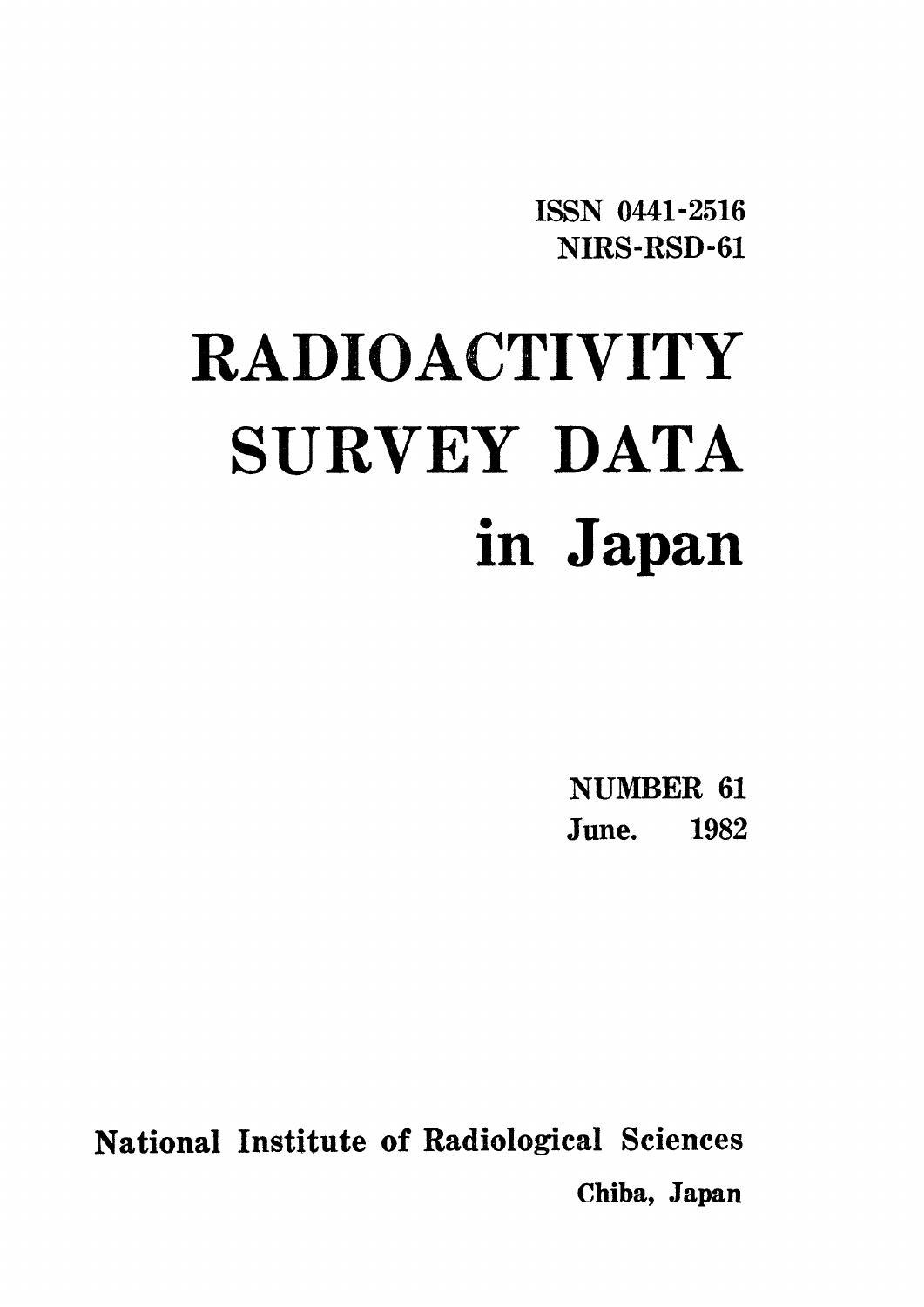# Radioactivity Survey Dat in Japan

# Number 61

# June 1982

## **Contents**

|    |           |                                                                                                       | Page             |
|----|-----------|-------------------------------------------------------------------------------------------------------|------------------|
|    |           | (Japan Chemical Analysis Center)                                                                      | 1                |
| 1. |           |                                                                                                       | 1                |
| 2. |           | Preparation of samples for analysis (and accommodation of the preparation of samples for analysis (b) | 3                |
| 3. |           |                                                                                                       | 3                |
| 4. |           | Determination of stable strontium, calcium and potassium                                              | $\boldsymbol{4}$ |
| 5. |           |                                                                                                       | 4                |
| 6. |           |                                                                                                       | 5                |
|    | (1)       |                                                                                                       | 5                |
|    | $(2) - 1$ | (producing districts)                                                                                 | $\overline{7}$   |
|    | $\cdot$   | (consuming districts)                                                                                 | 8                |
|    | $(3) - 1$ | (producing districts for WHO program)                                                                 | 10               |
|    | $-2$      | (producing districts for domestic program)                                                            | 12               |
|    | $-3$      | (consuming districts)                                                                                 | 13               |
|    | -4        | (powdered milk)                                                                                       | 15               |
|    | (4) 1     | (producing districts)                                                                                 | 15               |
|    | -2        | (consuming districts)                                                                                 | 18               |
|    | (5)       |                                                                                                       | 20               |
|    | (6)       |                                                                                                       | 22               |
|    | (7)       |                                                                                                       | 24               |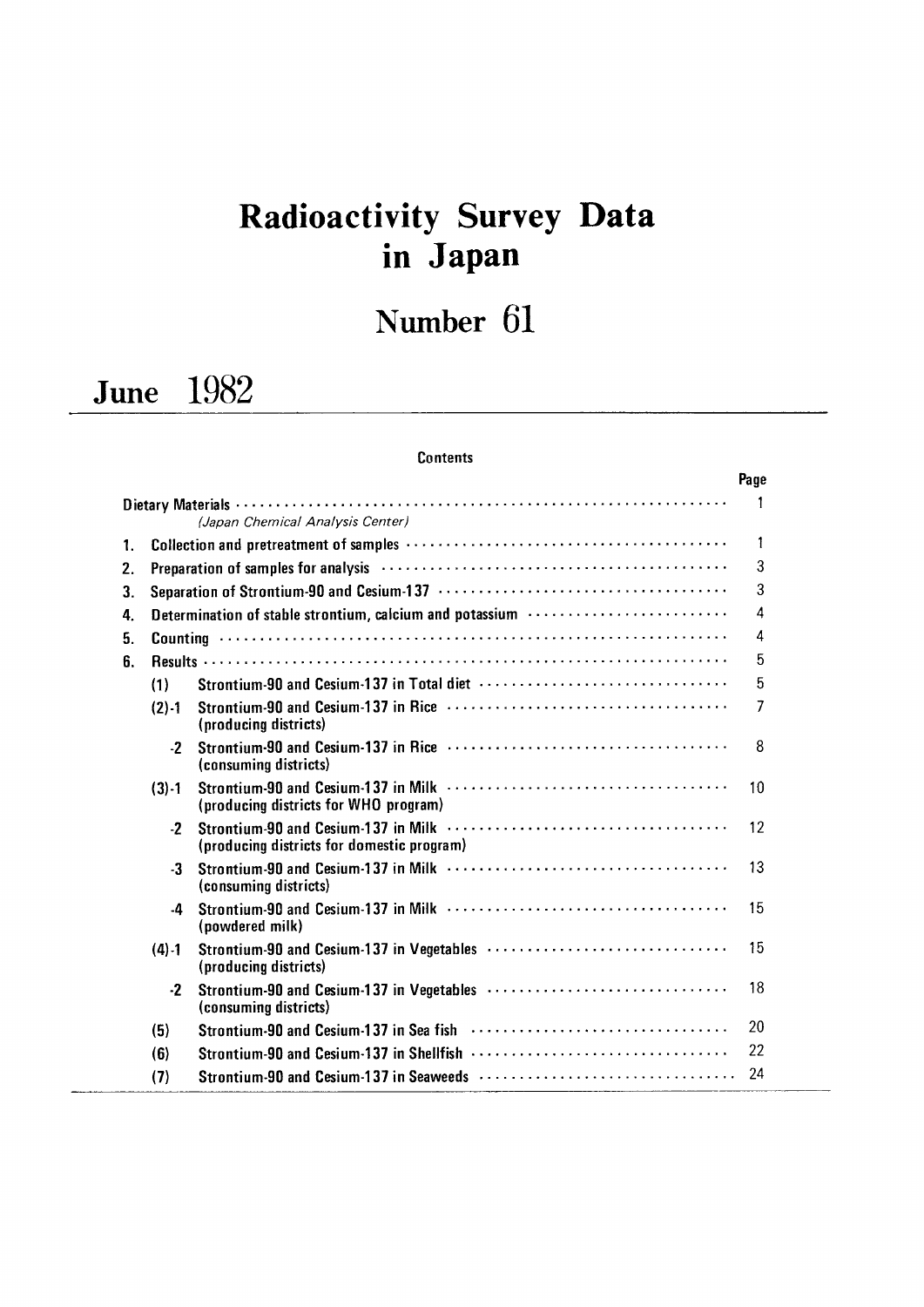#### **Environmental and Dietary Materials\***

(Japan Chemical Analysis Center)

1. **Collection and pretreatment of samples** 

Rain and dry fallout  $(1)$ 

Rain and dry fallout was collected monthly on a sampling tray, approximately 5000  $\text{cm}^2$  in area, which was filled with water to a depth of 1 cm at the beginning of every month.

The sample was filtered after strontium and cesium carriers were added. The tray was washed with  $5\ell$  of distilled water and the washing was combined to the filtrate. The sample was passed through a cation exchange column (500 m) of Dowex 50W X8. 50  $\sim$ 100 mesh, Na form) at a rate of 80 m $\ell$ /min.

#### Airborne dust  $(2)$

Airborne dust was collected by an electrostatic precipitator or a filter air sampler for every three months at a rate of more than 3000 m<sup>3</sup> per month. The sampling was done 1 to 1.5 meters above the ground.

 $(3)$ Service water and freshwater

Service water, 1000 each, was collected at an intake of the water-treatment plant and at the tap after water was left running for five minutes. Water, to which added carriers of strontium and cesium immediately after sampling, was vigorously stirred and filtered. The subsequent process was the same as that described in the section (1). Freshwater was treated in the same way as the service water.

 $(4)$ Soil

Soil was collected from the location in the spacious and flat area without past disturbance on the surface caused by duststorms, inflow and outflow due to precipitation, and so on. Any places located under trees in a forest, in a stony area or inside of river banks were avoided. Soil was taken from two layers of different depths,  $0 \sim 5$  cm and  $5 \sim 20$  cm. In the course of air-drying, lumps were crushed by hand, and roots of plants and pebbles were removed. The soil was then passed through a 2 mm sieve to remove small gravels.

#### $(5)$ Sea water

Sea water was collected at the fixed stations where the effect of terrestrial fresh water from rivers was expected to be negligibly small. A special consideration was also given to weather conditions. The sampling was carried out when there was no rainfall for the last few days. To prevent contamination, water samples were collected at the bow of a sampling boat just before she stood still by scooping surface water using a polyethylene bucket. Immediately after the collection, the samples were acidified to a pH lower than 3 by adding concentrated hydrochloric acid in a ratio of 1 m $\ell$  to 1  $\ell$  of sea water, and then stored in 20  $\ell$  polyethylene containers. The sampling equipments as well as containers were thoroughly rinsed with dilute hydrochloric acid and then with distilled water before use. Two hundred milliliters of sea water was also collected at the same stations for the determination of chlorinity.

#### $(6)$ Sea sediments

Sediment was collected in the same area as that for the sea water sample, taking the following criteria into account:

- a. The depth of water exceeds 1 m at low tide.
- No significant sedimental movement is **.** observed in the vicinity of concern.
- Mud, silt and fine sand are preferable. C.

A conventional sediment sampling device was used for collecting the top few centimeters of surface sediment. Approximately 4 kg of the sample in wet weight was spread on a large porcelain dish and dried in an electric oven at 105 to 110 °C to a constant weight.

 $(7)$ **Total diet** 

A full one day ordinary diet including three meals, water, tea and other in-between snacks for five persons was collected as a sample of "total diet". The sample in a large stainless steel pan was carbonized carefully by direct application of gas flame, and was transferred to a porcelain dish and then ashed at 500°C in an electric muffle furnace.

#### $(8)$ Rice

Polished rice was collected in producing districts at the harvest and in consuming areas when new crops were first put on sale. The sample was carbonized and ashed in a porcelain dish.

<sup>\*</sup> Samples were sent to the Center from 32 contracted prefectures.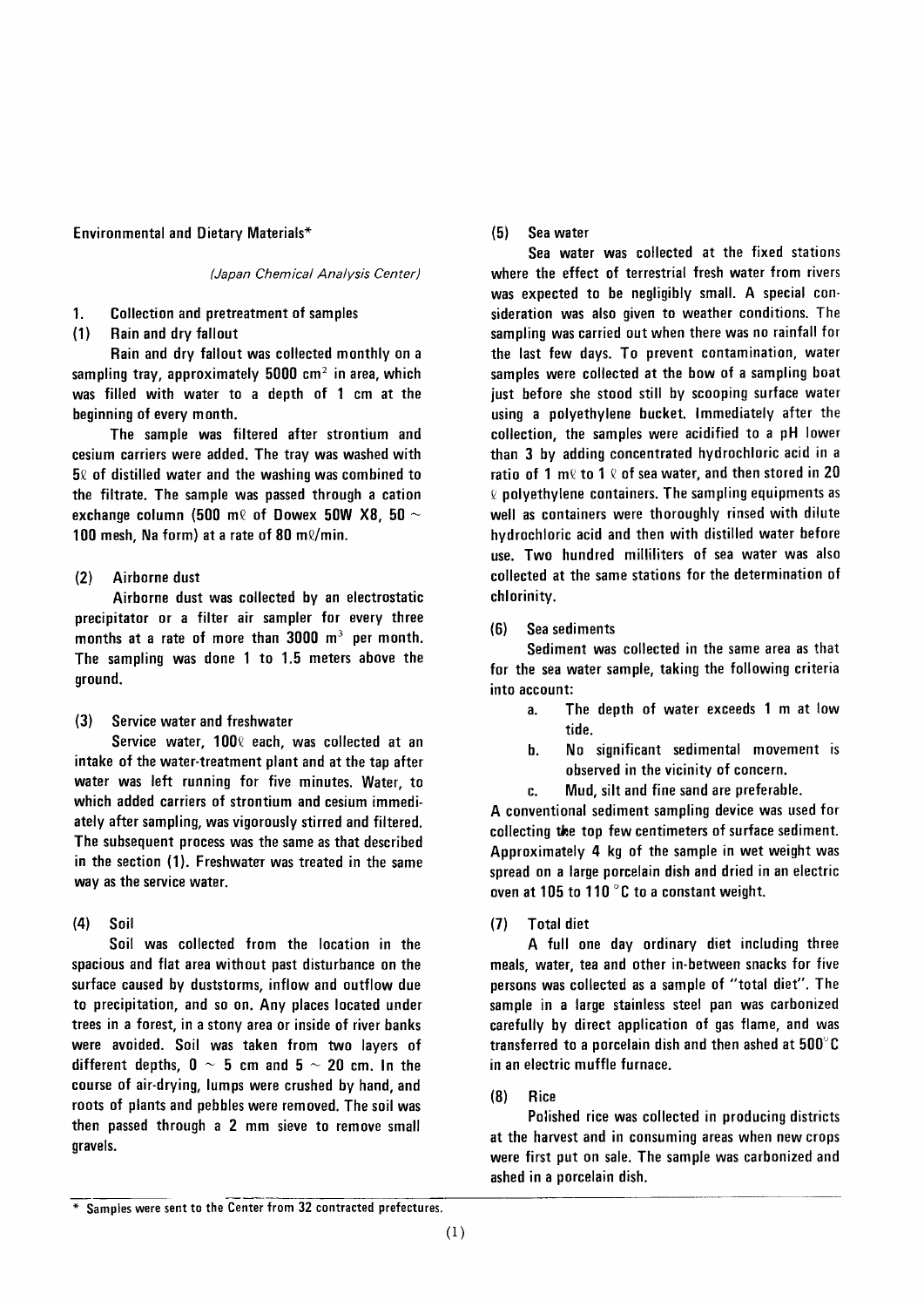#### $(9)$ Milk

Raw milk was collected in producing districts and commercial milk was purchased in consuming districts. Milk in a stainless steel pan or a porcelain dish was evaporated to dryness followed by carbonization and ashing.

#### (10) Vegetables

Spinach and Japanese radish were selected as the representatives for leaf vegetables and for non-starch roots, respectively. After removing soil, the edible part of vegetable sample was dried and carbonized in a stainless steel pan or a porcelain dish.

#### $(11)$  Tea

Five hundred grams of manufactured green tea was collected, carbonized and ashed in a stainless steel pan or a porcelain dish.

#### (12) Fish, shellfish and seaweeds

Sea fish and freshwater fish  $a<sub>z</sub>$ 

Fish was rinsed with water and blotted with a filter paper. Only the edible part was used in case of larger sized fish, and the whole part was used in case of smaller ones. Each sample was weighed and placed in a stainless steel pan or a porcelain dish. After carbonized, the sample was ashed in an electric muffle furnace.

> b. **Shellfish**

Approximately 4 kg of shellfish including the shells was collected or purchased. After removing the shells, it was treated in the same way as that for the sea fish.

#### **Seaweeds** c.

Edible seaweeds were collected and rinsed with water to remove sand and other adhering matters on the surface. These were removed of excess water, weighed, dried and ashed.

Table 1 shows detailes of sample collection.

| Sample                                    | Frequency of sampling                | Quantity of sample               |
|-------------------------------------------|--------------------------------------|----------------------------------|
| $=$ Environmental materials $=$           |                                      |                                  |
| (1) Rain and dry fallout                  |                                      |                                  |
| for domestic program<br>1                 | monthly                              |                                  |
| for WHO program<br>2                      | monthly                              |                                  |
| Airborne dust<br>(2)                      | quarterly                            | $>3000 \text{ m}^3/\text{month}$ |
| (3) Service water and freshwater          |                                      |                                  |
| Service water (sourse water)<br>1         | semiyearly (June and December)       | 100 <sub>l</sub>                 |
| Service water (tap water)<br>2            | semiyearly (June and December)       | $100 \ell$                       |
| Freshwater<br>3                           | yearly (fishing season)              | $100 \ell$                       |
| $(4)$ Soil                                |                                      |                                  |
| $0 \sim 5$ cm<br>$\mathbf{I}$             | yearly (June or July)                | $4 \text{ kg}$                   |
| $5 \sim 20$ cm<br>$\overline{2}$          | yearly (June or July)                | $4$ kg                           |
| (5) Sea water                             | yearly (July or August)              | 40 $\ell$                        |
| (6) Sea sediments                         | yearly (July or August)              | 4 kg                             |
| $=$ Dietary materials $=$                 |                                      |                                  |
| (7) Total diet                            | semiyearly (June, November or        | daily amount for 5 person        |
|                                           | December)                            |                                  |
| $(8)$ Rice                                |                                      |                                  |
| producing districts<br>1                  | yearly (harvesting season)           | 5 kg (polished rice)             |
| 2<br>consuming districts                  | yearly (harvesting season)           | 5 kg (polished rice)             |
| Milk<br>(9)                               |                                      |                                  |
| producing districts for<br>Ŧ              | quarterly (February, May, August and | 3 R                              |
| WHO program                               | November)                            |                                  |
| producing districts for<br>$\mathfrak{D}$ | semiyearly (February and August)     | 32                               |
| domestic program                          |                                      |                                  |

#### Table 1 Details of sample collection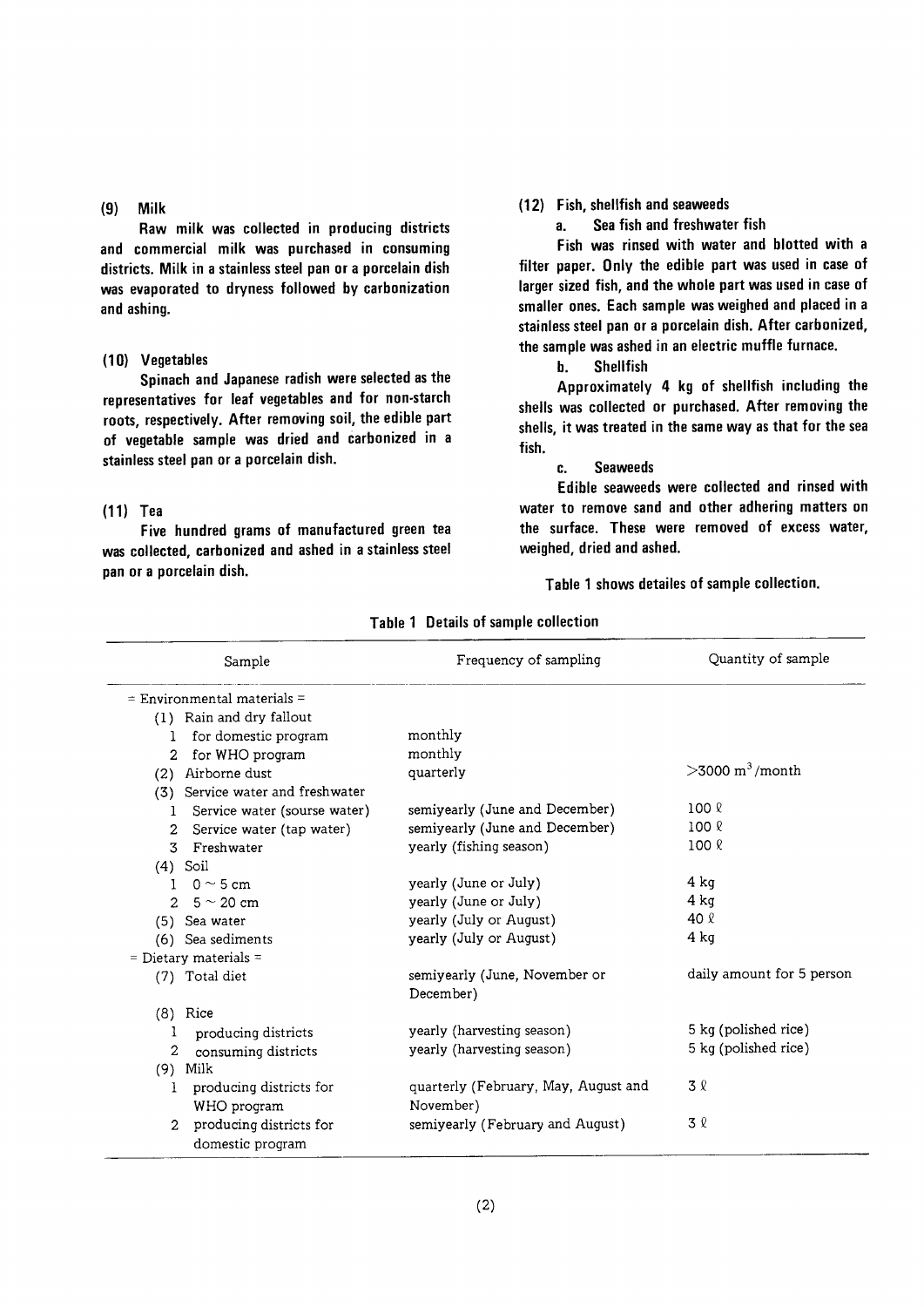|                 | Sample                             | Frequency of sampling                | Quantity of sample       |
|-----------------|------------------------------------|--------------------------------------|--------------------------|
| 3.              | consuming districts                | semiyearly (February and August)     | 3 l                      |
|                 | powdered milk                      | semiyearly (April and October)       | $2 \sim 3$ kg            |
| (10) Vegetables |                                    |                                      |                          |
|                 | producing districts                | yearly (harvesting season)           | 4 ka                     |
| 2               | consuming districts                | yearly (harvesting season)           | 4 ka                     |
| $(11)$ Tea      |                                    | yearly (the first harvesting season) | 500 g (manufactured tea) |
|                 | (12) Fish, shellfish, and seaweeds |                                      |                          |
| Sea fish        |                                    | yearly (fishing season)              | 4 kg                     |
|                 | Freshwater fish                    | yearly (fishing season)              | 4 kg                     |
| Shellfish       |                                    | yearly (fishing season)              | 4 kg                     |
|                 | Seaweeds                           | yearly (fishing season)              | $2 \sim 3$ kg            |

#### Preparation of samples for analysis  $2.$

 $(1)$ Rain, service water and freshwater

Strontium and cesium were eluted with hydrochloric acid from the cation exchange column. The residue of rain sample on the filter paper was ashed in an electric muffle furnace and the ash was dissolved in hydrochloric acid. The insoluble part was filtered and washed. The filtrate and the washings were combined to the previous eluate and used for radiochemical analysis.

#### $(2)$ Soil

Air-dried soil was passed through a 20 mesh sieve. The sieved sample was heated, in the presence of strontium and cesium carriers, together with sodium hydroxide. The sample was then heated with hydrochloric acid and the insoluble part was filtered and washed. The combined solution of the filtrate and washings was used for radiochemical analysis.

#### $(3)$ Sea sediments

After removal of pebbles, shells and other foreign matters, the sediment sample was dried in a hot-air oven and ground finely with a mortar. The sample was passed through a 20 mesh sieve. The further preparation of the sample was the same as that described in the section  $2-(2)$ .

#### $(4)$ Rice

The ashed sample was pulverlized with a porcelain mortar and passed through a 42 mesh sieve. The sieved sample to which both strontium and cesium carriers were added, was digested with hydrochloric acid by heating. After the sample was heated again with nitric acid to dryness, strontium and cesium were extracted with hydrochloric acid and water. The insoluble part was filtered and washed. The filtrate and washings were combined for subsequent radiochemical analysis.

Airborne dust, diet, milk, vegetable, fish and  $(5)$ shellfish, seaweeds, tea, and others

These ashed samples were treated with the same procedure as that described in the section 2-(4).

 $3.$ Separation of strontium-90 and cesium-137

#### $(1)$ Strontium-90

Sample solutions, prepared as in the foregoing sections 2-(1) through 2-(5), were neutralized with sodium hydroxide. After sodium carbonate was added. the precipitate of strontium and calcium carbonates was separated. The supernatant solution was retained for cesium-137 determination. The carbonates were dissolved in hydrochloric acid and calcium and strontium were precipitated as oxalates. The precipitate was dissolved in nitric acid and strontium was separated from calcium by successive fuming nitric acid separations. Iron scavenge was made after addition of ferric iron carrier followed by barium chromate separation after addition of barium carrier to remove radium, its daughters and lead. Strontium was recovered as carbonate, and the precipitate was dried and weighed to determine strontium recovery. The strontium carbonate was dissolved in hydrochloric acid and the iron carrier was added. The solution was allowed to stand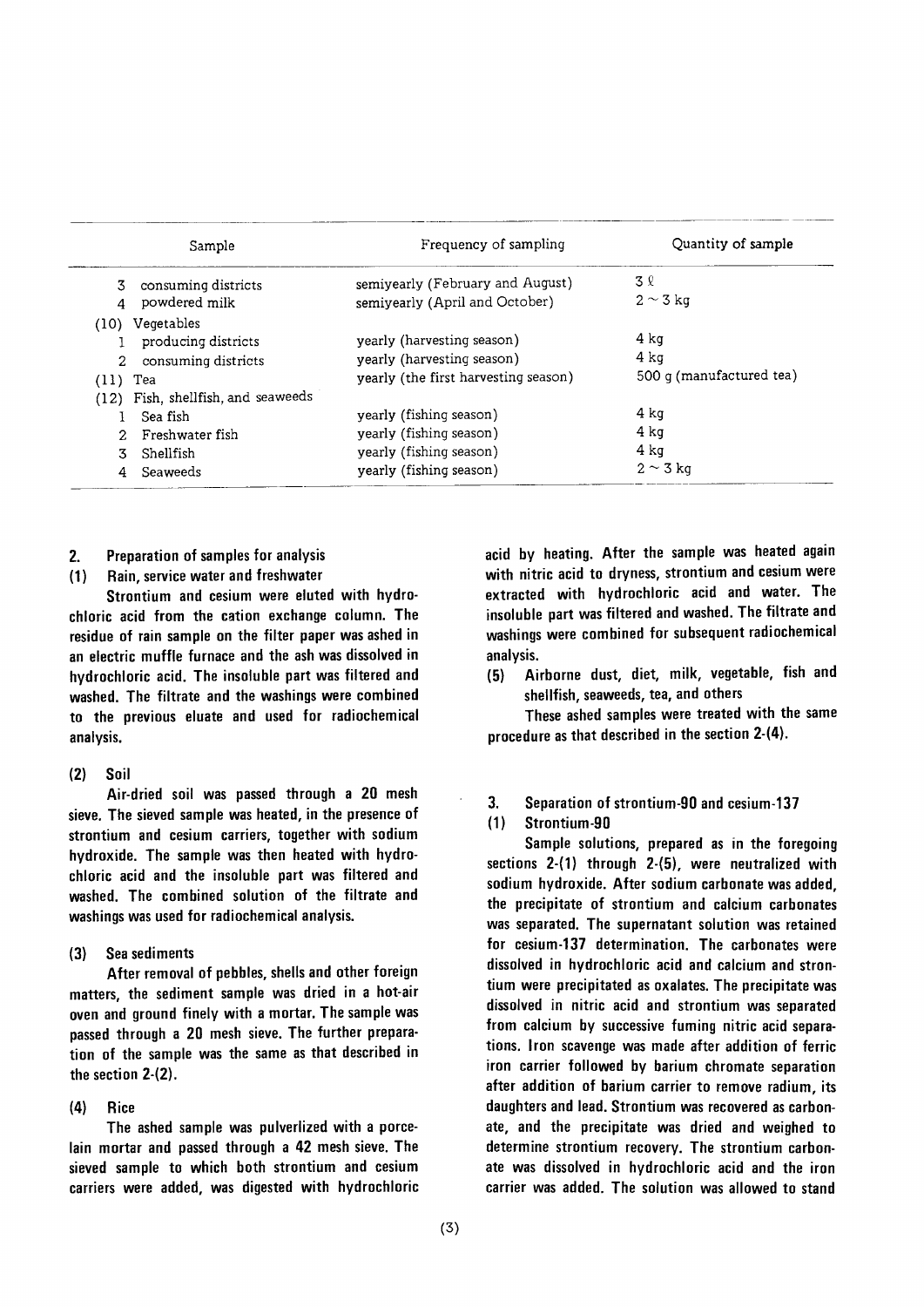for two weeks for strontium-90 and yttrium-90 to attain equilibrium. The yttrium-90 was coprecipitated with ferric hydroxide and the precipitate was filtered off, washed and counted.

#### Cesium-137  $(2)$

The supernatant separated from the strontium fraction in the solution was acidified with hydrochloric acid. While stirring the solution, cesium was adsorbed on ammonium molybdophosphate.

After filtered off and washed with dilute nitric acid, the precipitate was dissolved in 2.5N sodium hydroxide solution. Ammonia was removed completely from the solution by boiling. The solution was adjusted to pH 8.2 with hydrochloric acid and allowed to cool. Molybdenum hydroxide which came out in the solution, was filtered off and washed with water. In such circumstance that ontamination by rubidium-87 was not negligible for the measurement of cesium-137, the following ion-exchange procedure was applied. A fixed amount of ferric chloride solution was added to the solution dissolved with 2.5N sodium hydroxide. Ammonia and molybdenum hydroxide were removed as described above. Ethylenediaminetetraaceticacid tetrasodium salt was added to the filtrate and washings. Cesium and rubidium were adsorbed on a cation exchange resin. Cesium was separated from rubidium by eluting with hydrochloric acid.

To this eluate or the filtrate and washings after removing molybdenum hydroxide, chloroplatinic acid solution was added to precipitate cesium. The precipitate was filtered onto a tared paper in a demountable filter and washed with water and then ethanol. After fixing the filter paper on a tared planchette and drying it, the chemical yield of cesium was determined by weighing the precipitate with the planchette. Radioactivity from cesium-137 was measured for this precipitate.

4. Determination of stable strontium, calcium and potassium

A weighed amount of soil or sea sediment was treated under heating with sodium hydroxide and then with hydrochloric acid for extraction. A weighed aliguot of ashed samples of total diet, vegetables, milk, fish, shellfish or seeweeds was digested using hydrochloric acid or nitric acid, hydrofluoric acid being used when necessary. The extract was made up to an appropriate volume with dilute hydrochloric acid. The sample solution was analyzed for calcium by titration with standard potassium permanganate solution after separating calcium as oxalate. Atomic absorption spectroscopy was applied when appropriate. Stable strontium and potassium were determined by atomic absorption and flame emission spectrometry, respectively.

#### 5. Counting

After the radiochemical separation, the mounted precipitates were counted for activity using low background beta counters normally for 60 min. Net sample counting rates were corrected for counter efficiency, recovery, self-absorption and decay to obtain the content of strontium-90 and cesium-137 radio activity per sample aliquot. From the results, concentrations of these nuclides in the original samples were calculated.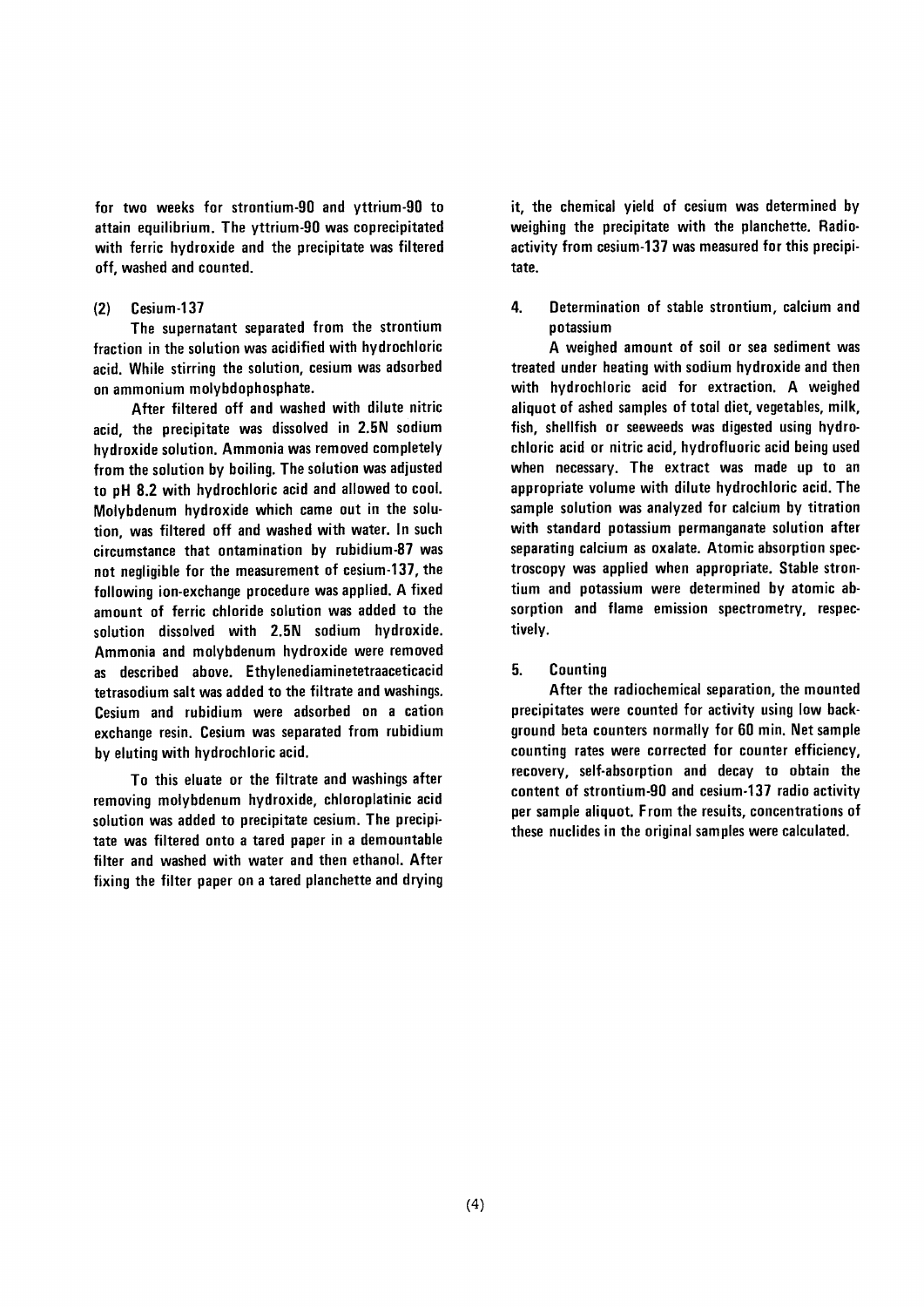## 6. Results

## (1) Strontium-90 and Cesium-137 in Total diet (from Oct. 1981 to Jul. 1982)

 $-$  continued from No. 59 of this publication  $-$ 

|                           | Ash                             | Ca    | K                                                                                             |                | $90$ Sr        | $137$ Cs                      |                |
|---------------------------|---------------------------------|-------|-----------------------------------------------------------------------------------------------|----------------|----------------|-------------------------------|----------------|
| Location                  | $(g \cdot p^{-1} \cdot d^{-1})$ |       | $(mg \cdot p^{-1} \cdot d^{-1}) (mq \cdot p^{-1} \cdot d^{-1}) pCi \cdot p^{-1} \cdot d^{-1}$ |                | S.U.           | $pCi\cdot p^{-1}\cdot d^{-1}$ | C.U.           |
| October, 1981             |                                 |       |                                                                                               |                |                |                               |                |
| Fukui, FUKUI              | 13.2                            | 628   | 1,620                                                                                         | $4.4 \pm 0.38$ | $7.0 \pm 0.61$ | $2.2 \pm 0.29$                | $1.4 \pm 0.18$ |
| November, 1981            |                                 |       |                                                                                               |                |                |                               |                |
| Nishikanbara-gun, NIIGATA | 19.6                            | 455   | 2,550                                                                                         | $5.5 \pm 0.44$ | $12 \pm 1.0$   | $5.2 \pm 0.39$                | $2.0 \pm 0.15$ |
| Shizuoka, SHIZUOKA        | 20.0                            | 710   | 2,830                                                                                         | $5.7 \pm 0.45$ | $8.0 \pm 0.63$ | $6.9 \pm 0.43$                | $2.4 \pm 0.15$ |
| Matsue, SHIMANE           | 20.1                            | 1,060 | 2,710                                                                                         | $5.2 \pm 0.44$ | $4.9 \pm 0.41$ | $5.4 \pm 0.40$                | $2.0 \pm 0.15$ |
| Tsukushino, FUKUOKA       | 13.9                            | 403   | 2,070                                                                                         | $3.0 \pm 0.40$ | $7.5 \pm 0.98$ | $2.5 \pm 0.31$                | $1.2 \pm 0.15$ |
| December, 1981            |                                 |       |                                                                                               |                |                |                               |                |
| Sapporo, HOKKAIDO         | 13.7                            | 363   | 1,880                                                                                         | $2.7 \pm 0.36$ | $7.3 \pm 0.99$ | $3.3 \pm 0.32$                | $1.7 \pm 0.17$ |
| Fukushima, FUKUSHIMA      | 16.8                            | 416   | 2,030                                                                                         | $3.8 \pm 0.44$ | $9.1 \pm 1.1$  | $2.4 \pm 0.32$                | $1.2 \pm 0.16$ |
| Mito, IBARAGI             | 23.2                            | 744   | 4,610                                                                                         | $6.5 \pm 0.50$ | $8.8 \pm 0.68$ | $7.1 \pm 0.43$                | $1.5 \pm 0.09$ |
| Shinjuku, TOKYO           | 16.5                            | 506   | 2,140                                                                                         | $2.6 \pm 0.35$ | $5.1 \pm 0.70$ | $5.1 \pm 0.36$                | $2.4 \pm 0.17$ |
| Kanazawa, ISHIKAWA        | 24.8                            | 758   | 2,700                                                                                         | $5.2 \pm 0.49$ | $6.8 \pm 0.64$ | $3.0 \pm 0.33$                | $1.1 \pm 0.12$ |
| Kyoto, KYOTO              | 18.3                            | 718   | 2,470                                                                                         | $4.7 \pm 0.41$ | $6.5 \pm 0.57$ | $2.4 \pm 0.30$                | $1.0 \pm 0.12$ |
| Yamaguchi, YAMAGUCHI      | 15.2                            | 556   | 1,890                                                                                         | $2.9 \pm 0.37$ | $5.2 \pm 0.67$ | $3.0 \pm 0.39$                | $1.6 \pm 0.21$ |
| Nagasaki, NAGASAKI        | 8.42                            | 440   | 950                                                                                           | $1.2 \pm 0.26$ | $2.8 \pm 0.60$ | $1.1 \pm 0.22$                | $1.1 \pm 0.23$ |
| January, 1982             |                                 |       |                                                                                               |                |                |                               |                |
| Yamaqata, YAMAGATA        | 19.0                            | 519   | 1,970                                                                                         | $3.0 \pm 0.39$ | $5.7 \pm 0.75$ | $5.8 \pm 0.39$                | $2.9 \pm 0.20$ |
| Wakayama, WAKAYAMA        | 18.1                            | 817   | 1,900                                                                                         | $3.2 \pm 0.39$ | $4.0 \pm 0.48$ | $1.6 \pm 0.27$                | $0.8 \pm 0.14$ |
| Naha, OKINAWA             | 13.9                            | 521   | 1,560                                                                                         | $3.1 \pm 0.39$ | $6.0 \pm 0.74$ | $1.8 \pm 0.29$                | $1.1 \pm 0.18$ |
| March, 1982               |                                 |       |                                                                                               |                |                |                               |                |
| Hiroshima, HIROSHIMA      | 12.7                            | 761   | 1,390                                                                                         | $2.0 \pm 0.35$ | $2.6 \pm 0.46$ | $1.9 \pm 0.29$                | $1.4 \pm 0.21$ |
| June, 1982                |                                 |       |                                                                                               |                |                |                               |                |
| Mito, IBARAGI             | 17.1                            | 566   | 2,430                                                                                         | $2.2 \pm 0.34$ | $3.9 \pm 0.59$ | $14 \pm 0.5$                  | $5.7 \pm 0.22$ |
| Shinjuku, TOKYO           | 16.1                            | 411   | 2,380                                                                                         | $2.0 \pm 0.35$ | $4.8 \pm 0.84$ | $8.6 \pm 0.43$                | $3.6 \pm 0.18$ |
| Nagano, NAGANO            | 19.0                            | 804   | 2,550                                                                                         | $2.8 \pm 0.37$ | $3.5 \pm 0.46$ | $3.4 \pm 0.33$                | $1.3 \pm 0.13$ |
| Shizuoka, SHIZUOKA        | 16.2                            | 709   | 2,800                                                                                         | $2.2 \pm 0.33$ | $3.1 \pm 0.46$ | $2.3 \pm 0.27$                | $0.8 \pm 0.10$ |
| Nagoya, AICHI             | 19.5                            | 651   | 2,670                                                                                         | $3.3 \pm 0.42$ | $5.1 \pm 0.64$ | $2.9 \pm 0.34$                | $1.1 \pm 0.13$ |

## Table (1): Strontium-90 and Cesium-137 in Total diet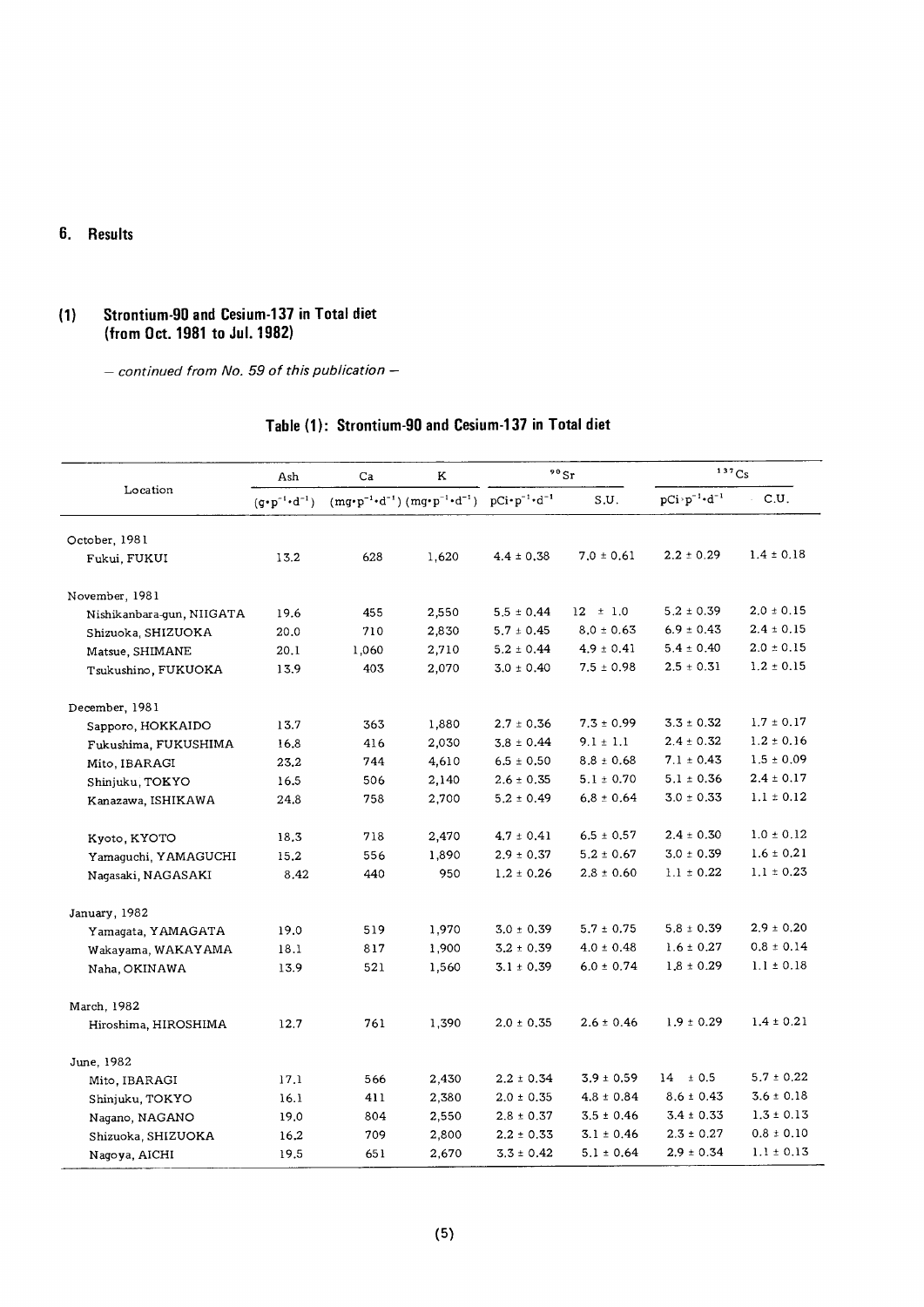|                     | Ash                                                                                                                                | ĸ<br>Ca |       | $90$ Sr        |                                        | 137Cs          |                |
|---------------------|------------------------------------------------------------------------------------------------------------------------------------|---------|-------|----------------|----------------------------------------|----------------|----------------|
| Location            | $(mq \cdot p^{-1} \cdot d^{-1}) (mq \cdot p^{-1} \cdot d^{-1})$ $pCi \cdot p^{-1} \cdot d^{-1}$<br>$(g \cdot p^{-1} \cdot d^{-1})$ |         |       | S.U.           | $pC\mathbf{i}\cdot p^{-1}\cdot d^{-1}$ | C.U.           |                |
| Kyoto, KYOTO        | 19.8                                                                                                                               | 991     | 3.010 | $3.9 \pm 0.46$ | $4.0 \pm 0.46$                         | $2.0 \pm 0.35$ | $0.7 \pm 0.12$ |
| Kakogawa, HYOGO     | 14.3                                                                                                                               | 808     | 2,190 | $5.3 \pm 0.38$ | $6.6 \pm 0.47$                         | $1.9 \pm 0.24$ | $0.8 \pm 0.11$ |
| Wakayama, WAKAYAMA  | 11.0                                                                                                                               | 473     | 1,650 | $1.0 \pm 0.20$ | $2.1 \pm 0.43$                         | $2.2 \pm 0.21$ | $1.3 \pm 0.13$ |
| Iwami-qun, TOTTORI  | 14.6                                                                                                                               | 379     | 1,970 | $3.5 \pm 0.36$ | $9.2 \pm 0.96$                         | $1.7 \pm 0.25$ | $0.8 \pm 0.13$ |
| Okayama, OKAYAMA    | 16.4                                                                                                                               | 500     | 2,360 | $4.6 \pm 0.41$ | $9.1 \pm 0.82$                         | $2.6 \pm 0.28$ | $1.1 \pm 0.12$ |
| Matsuyama, EHIME    | 14.4                                                                                                                               | 572     | 2,190 | $2.3 \pm 0.28$ | $4.1 \pm 0.49$                         | $2.2 \pm 0.25$ | $1.0 \pm 0.12$ |
| Kochi, KOCHI        | 16.6                                                                                                                               | 483     | 2,960 | $4.6 \pm 0.42$ | $9.6 \pm 0.86$                         | $2.9 \pm 0.31$ | $1.0 \pm 0.10$ |
| Dazaifu, FUKUOKA    | 14.7                                                                                                                               | 456     | 2,300 | $1.5 \pm 0.28$ | $3.3 \pm 0.61$                         | $1.9 \pm 0.23$ | $0.8 \pm 0.10$ |
| Soo-qun, KAGOSHIMA  | 14.1                                                                                                                               | 473     | 2,040 | $2.2 \pm 0.32$ | $4.6 \pm 0.68$                         | $3.3 \pm 0.27$ | $1.6 \pm 0.13$ |
| July, 1982          |                                                                                                                                    |         |       |                |                                        |                |                |
| Yamaqata, YAMAGATA  | 17.5                                                                                                                               | 676     | 2,320 | $2.7 \pm 0.56$ | $4.0 \pm 0.82$                         | $3.0 \pm 0.42$ | $1.3 \pm 0.18$ |
| Hiratsuka, KANAGAWA | 15.3                                                                                                                               | 575     | 2,090 | $1.3 \pm 0.27$ | $2.3 \pm 0.47$                         | $1.4 \pm 0.24$ | $0.7 \pm 0.11$ |

 $145^{\circ}E$ 

45° N

 $140^\circ$ 

 $\overline{\mathfrak{d}}^a$ 

Figure (1) Sampling Locations of Total diet

- 1.Sapporo
- 2.Yamagata
- 3.Fukushima
- 4. Mito
- 5.Shinjuku
- 6.Hiratsuka
- 7. Nishikanbara-gun
- 8.Kanazawa
- 9.Nagano
- 10. Fukui
- 11. Shizuoka
- 12. Nagoya
- 13.Kyoto
- 14. Kakogawa
- 15. Wakayama
- 16. lwami-gun
- 17. Matsue
- 18.Okayama
- 19. Hiroshima
- 20.Yamaguchi
- 21. Matsuyama
- 22. Kochi
- 
- 23. Tsukushino
- 24. Soo-gun 25. Dazaifu
- 26. Naha

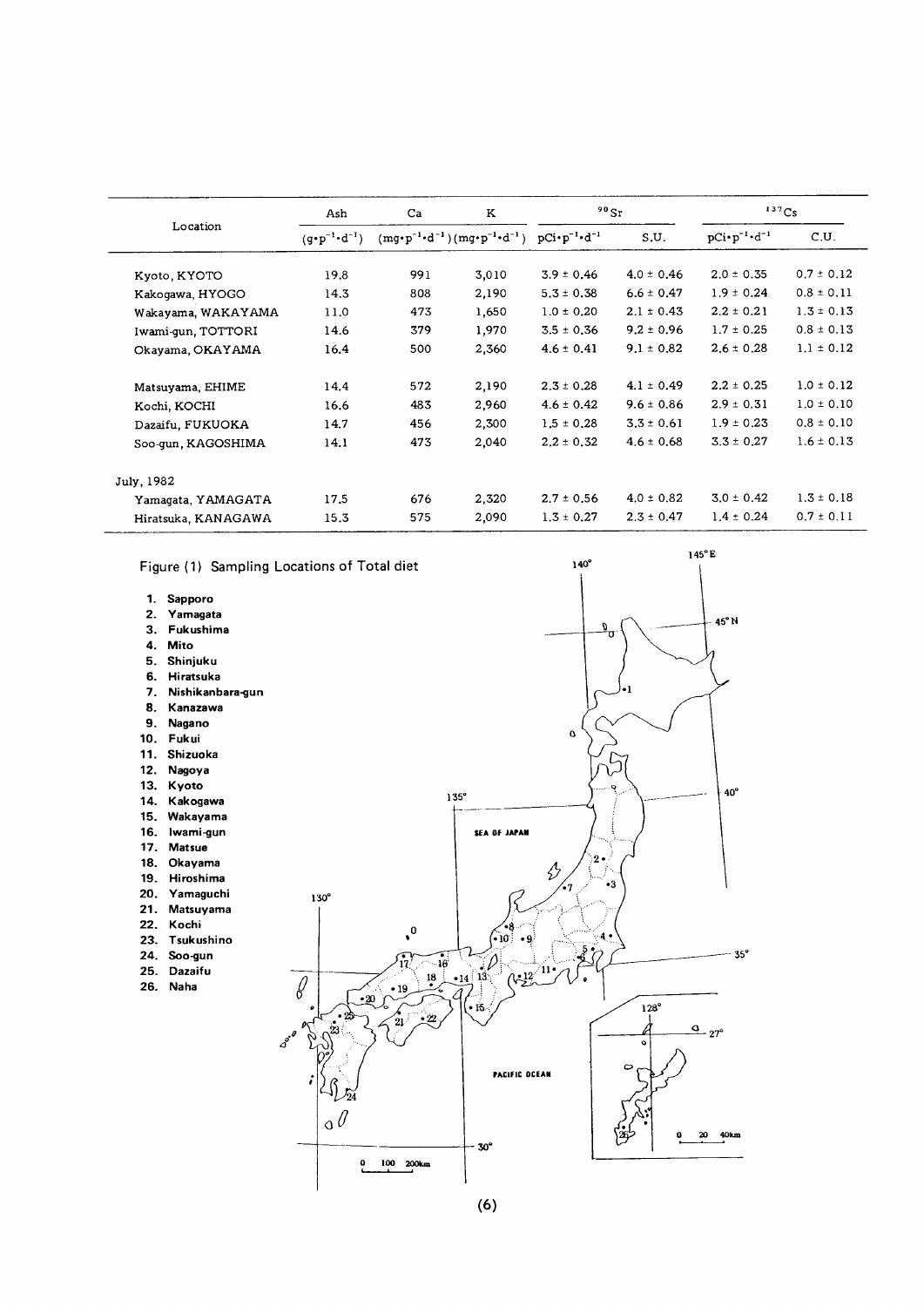## (2)-1 Strontium-90 and Cesium-137 in Rice (producing districts)

 $-$  continued from No. 59 of this publication  $-$ 

|  | Table (2)-1: Strontium-90 and Cesium-137 in Rice |  |  |  |
|--|--------------------------------------------------|--|--|--|
|--|--------------------------------------------------|--|--|--|

|                      | Component |        |       | $90$ Sr        |               | 137Cs          |                |
|----------------------|-----------|--------|-------|----------------|---------------|----------------|----------------|
| Location             | Ash $(%)$ | Ca (%) | K(%)  | pCi/kg         | S.U.          | pCi/kq         | C.U.           |
| December, 1981       |           |        |       |                |               |                |                |
| Yamaquchi, YAMAGUCHI | 0.693     | 0.0078 | 0.15  | $0.4 \pm 0.15$ | $4.8 \pm 1.9$ | $2.1 \pm 0.24$ | $1.4 \pm 0.16$ |
| Tsukushino, FUKUOKA  | 0.444     | 0.0058 | 0.093 | $0.4 \pm 0.18$ | $7.0 \pm 3.1$ | $0.6 \pm 0.23$ | $0.7 \pm 0.25$ |

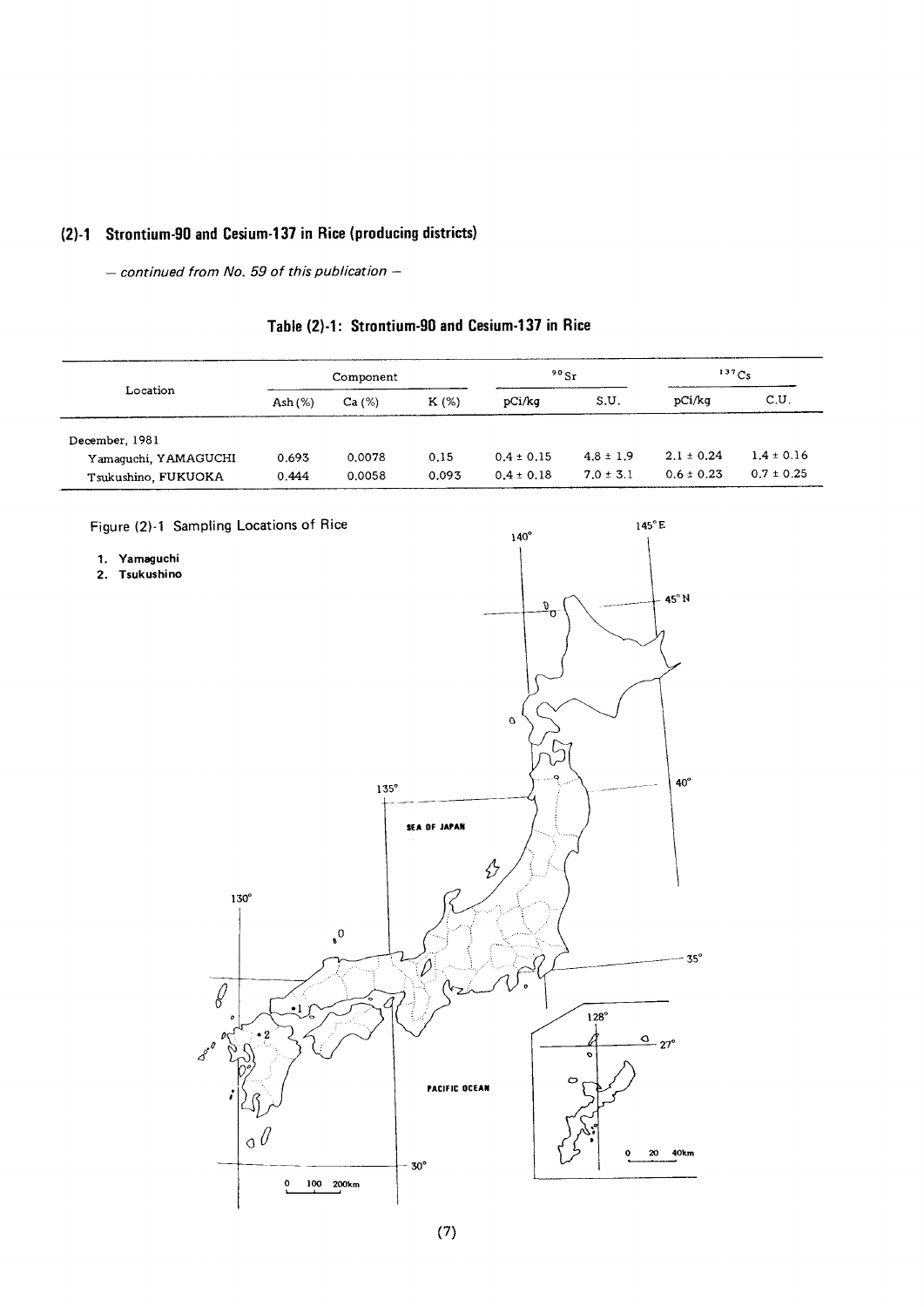#### (2)-2 Strontium-90 and Cesium-137 in Rice (consuming districts) (from Oct. 1981 to Jan. 1982)

- continued from No. 59 of this publication -

|                       |            | Component |       | $90$ Sr               |                  | 137Cs          |                |
|-----------------------|------------|-----------|-------|-----------------------|------------------|----------------|----------------|
| Location              | Ash $(\%)$ | Ca (%)    | K (%) | pCi/kg                | S.U.             | pCi/kg         | C.U.           |
| October, 1981         |            |           |       |                       |                  |                |                |
| Fukui, FUKUI          | 0.378      | 0.0050    | 0.083 | 0.6 <sub>b</sub> 0.19 | $12 \pm \pm 3.8$ | $1.8 \pm 0.23$ | $2.1 \pm 0.28$ |
| November, 1981        |            |           |       |                       |                  |                |                |
| Shizuoka, SHIZUOKA    | 0.419      | 0.0047    | 0.10  | $0.1 \pm 0.17$        | $2.5 \pm 3.6$    | $2.2 \pm 0.27$ | $2.1 \pm 0.27$ |
| Hiroshima, HIROSHIMA  | 0.347      | 0.0049    | 0.081 | $0.5 \pm 0.17$        | $9.9 \pm 3.4$    | $2.3 \pm 0.23$ | $2.9 \pm 0.29$ |
| December, 1981        |            |           |       |                       |                  |                |                |
| Kobe, HYOGO           | 0.428      | 0.0051    | 0.10  | $0.8 \pm 0.20$        | ± 4.0<br>16      | $4.4 \pm 0.35$ | $4.3 \pm 0.34$ |
| Matsue, SHIMANE       | 0.405      | 0.0046    | 0.085 | $0.6 \pm 0.14$        | 14<br>± 3.1      | $3.6 \pm 0.25$ | $4.2 \pm 0.30$ |
| Akaiwa-qun, OKAYAMA   | 0.591      | 0.0069    | 0.14  | $0.6 \pm 0.15$        | $9.1 \pm 2.2$    | $0.8 \pm 0.17$ | $0.6 \pm 0.12$ |
| Tsukushino, FUKUOKA   | 0.481      | 0.0052    | 0.12  | $0.2 \pm 0.20$        | $3.9 \pm 3.8$    | $1.4 \pm 0.27$ | $1.1 \pm 0.23$ |
| Nakaqami-qun, OKINAWA | 0.467      | 0.0053    | 0.12  | $0.1 \pm 0.19$        | $2.5 \pm 3.5$    | $2.4 \pm 0.30$ | $2.1 \pm 0.26$ |
| January, 1982         |            |           |       |                       |                  |                |                |
| Hirosaki, AOMORI      | 0.387      | 0.0061    | 0.097 | $0.2 \pm 0.22$        | $3.2 \pm 3.6$    | $4.1 \pm 0.31$ | $4.2 \pm 0.32$ |
| Nagasaki, NAGASAKI    | 0.385      | 0.0048    | 0.078 | $0.8 \pm 0.28$        | 17<br>± 5.8      | $4.7 \pm 0.40$ | $6.1 \pm 0.52$ |

## Table (2)-2: Strontium-90 and Cesium-137 in Rice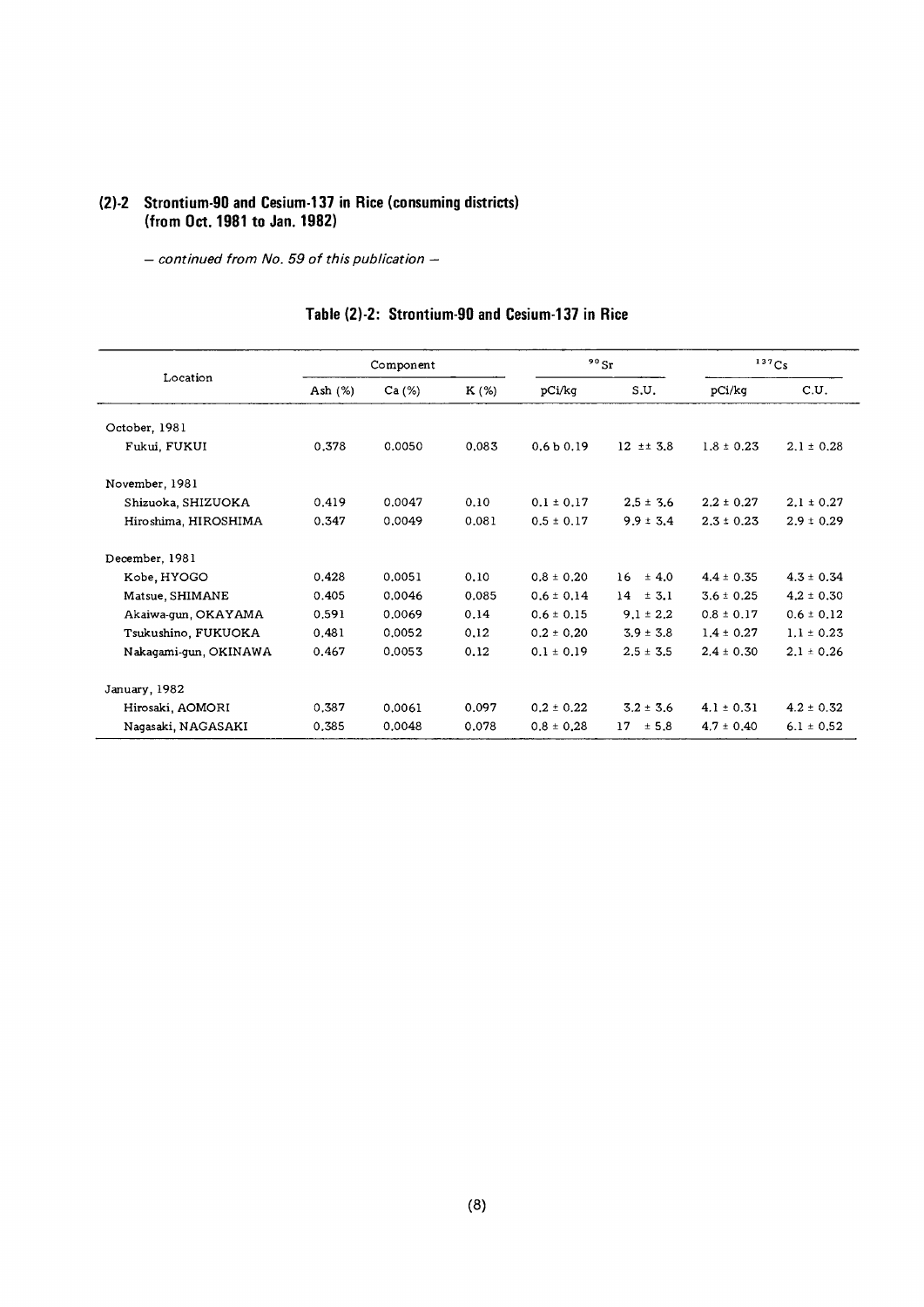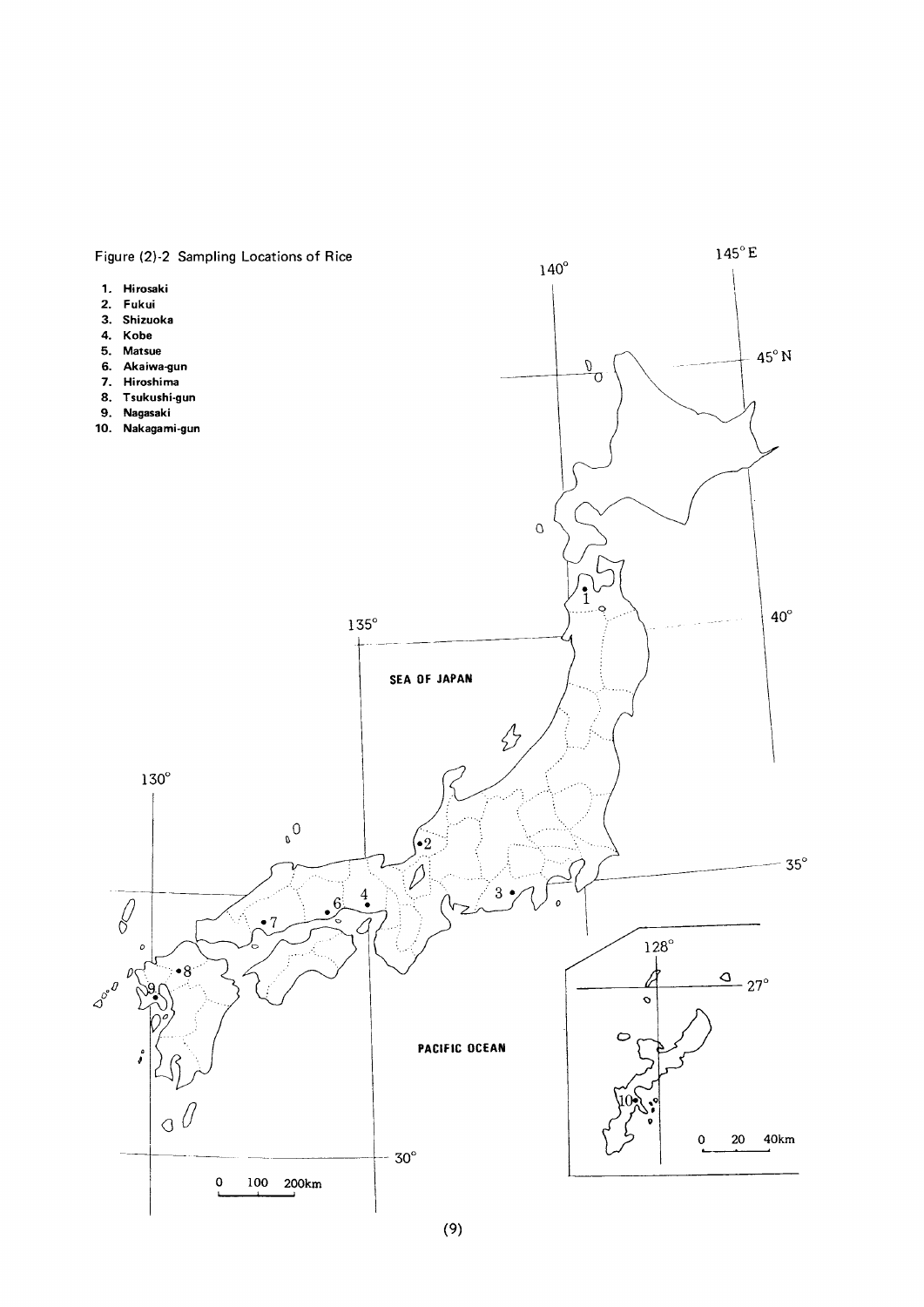#### (3)-1 Strontium-90 and Cesium-137 in Milk (producing districts for WHO p (from Nov. 1981 to Jun. 1

- continued from No. 59 of this publication -

|                           |                | Component     |             | $90$ Sr        |                | $137$ Cs       |                |
|---------------------------|----------------|---------------|-------------|----------------|----------------|----------------|----------------|
| Location                  | Ash $(g/\ell)$ | $Ca (g/\ell)$ | $K(g/\ell)$ | pCi/2          | S.U.           | pCi/2          | C.U.           |
| November, 1981            |                |               |             |                |                |                |                |
| Nishikanbara-gun, NIIGATA | 7.42           | 1.19          | 1.61        | $1.6 \pm 0.25$ | $1.3 \pm 0.21$ | $3.0 \pm 0.28$ | $1.9 \pm 0.17$ |
| Toyono-gun, OSAKA         | 7.40           | 1.23          | 1.58        | $0.8 \pm 0.23$ | $0.7 \pm 0.18$ | $1.0 \pm 0.21$ | $0.6 \pm 0.14$ |
| December, 1981            |                |               |             |                |                |                |                |
| Yatsuka-qun, SHIMANE      | 7.42           | 1.32          | 1.61        | $1.4 \pm 0.26$ | $1.0 \pm 0.19$ | $3.6 \pm 0.28$ | $2.2 \pm 0.17$ |
| Hiroshima, HIROSHIMA      | 6.75           | 1.12          | 1.54        | $1.5 \pm 0.23$ | $1.3 \pm 0.21$ | $2.0 \pm 0.23$ | $1.3 \pm 0.15$ |
| Kasuya-gun, FUKUOKA       | 7.50           | 1.30          | 1.63        | $1.4 \pm 0.26$ | $1.1 \pm 0.20$ | $1.1 \pm 0.22$ | $0.7 \pm 0.13$ |
| January, 1982             |                |               |             |                |                |                |                |
| Toyono-gun, OSAKA         | 7.49           | 1.21          | 1.63        | $1.4 \pm 0.26$ | $1.2 \pm 0.21$ | $1.6 \pm 0.23$ | $1.0 \pm 0.14$ |
| February, 1982            |                |               |             |                |                |                |                |
| Sapporo, HOKKAIDO         | 7.46           | 1.32          | 1.66        | $3.3 \pm 0.32$ | $2.5 \pm 0.24$ | $3.6 \pm 0.28$ | $2.2 \pm 0.17$ |
| Hachijo-Island, TOKYO     | 7.28           | 1.11          | 1.72        | $8.9 \pm 0.48$ | $8.0 \pm 0.43$ | $53 \pm 0.9$   | $31 \pm 0.5$   |
| Nishikanbara-gun, NIIGATA | 7.15           | 1.111         | 1.56        | $1.2 \pm 0.25$ | $1.0 \pm 0.22$ | $2.6 \pm 0.25$ | $1.7 \pm 0.16$ |
| Katsuyama, FUKUI          | 7.40           | 1.32          | 1.77        | $3.0 \pm 0.33$ | $2.3 \pm 0.25$ | $9.0 \pm 0.40$ | $5.1 \pm 0.22$ |
| Kochi, KOCHI              | 7.68           | 1,22          | 1.77        | $2.3 \pm 0.29$ | $1.9 \pm 0.24$ | $1.3 \pm 0.23$ | $0.7 \pm 0.13$ |
| Kasuya-qun, FUKUOKA       | 7.71           | 1,23          | 1.67        | $2.0 \pm 0.29$ | $1.7 \pm 0.24$ | $1.7 \pm 0.24$ | $1.0 \pm 0.14$ |
| March, 1982               |                |               |             |                |                |                |                |
| Hiroshima, HIROSHIMA      | 6.80           | 1.04          | 1.54        | $0.9 \pm 0.20$ | $0.9 \pm 0.19$ | $1.8 \pm 0.22$ | $1.1 \pm 0.14$ |
| Aira-qun, KAGOSHIMA       | 7.12           | 1.13          | 1.61        | $1.0 \pm 0.26$ | $0.9 \pm 0.23$ | $3.6 \pm 0.28$ | $2.2 \pm 0.17$ |
| May, 1982                 |                |               |             |                |                |                |                |
| Sapporo, HOKKAIDO         | 7.64           | 1.35          | 1.75        | $2.5 \pm 0.27$ | $1.8 \pm 0.20$ | $2.9 \pm 0.28$ | $1.7 \pm 0.16$ |
| Hachijo-Island, TOKYO     | 7.55           | 1.17          | 1.86        | $5.6 \pm 0.38$ | $4.8 \pm 0.32$ | $41 \pm 0.8$   | $22 \pm 0.4$   |
| Toyono-gun, OSAKA         | 7.30           | 1.12          | 1.69        | $1.1 \pm 0.21$ | $1.0 \pm 0.18$ | $1.8 \pm 0.23$ | $1.1 \pm 0.14$ |
| Kochi, KOCHI              | 7.03           | 1.04          | 1.75        | $3.0 \pm 0.27$ | $2.9 \pm 0.26$ | $1.7 \pm 0.23$ | $1.0 \pm 0.13$ |
| Kasuya-gun, FUKUOKA       | 7.32           | 1.13          | 1.79        | $1.7 \pm 0.27$ | $1.5 \pm 0.24$ | $1.1 \pm 0.22$ | $0.6 \pm 0.12$ |
| June, 1982                |                |               |             |                |                |                |                |
| Nishikanbara-qun, NIIGATA | 7.34           | 1.21          | 1.72        | $2.6 \pm 0.30$ | $2.2 \pm 0.25$ | $5.4 \pm 0.34$ | $3.2 \pm 0.20$ |
| Aira-gun, KAGOSHIMA       | 6.99           | 1.08          | 1.67        | $1.7 \pm 0.22$ | $1.6 \pm 0.21$ | $2.7 \pm 0.26$ | $1.6 \pm 0.16$ |

## Table (3)-1: Strontium-90 and Cesium-137 in Milk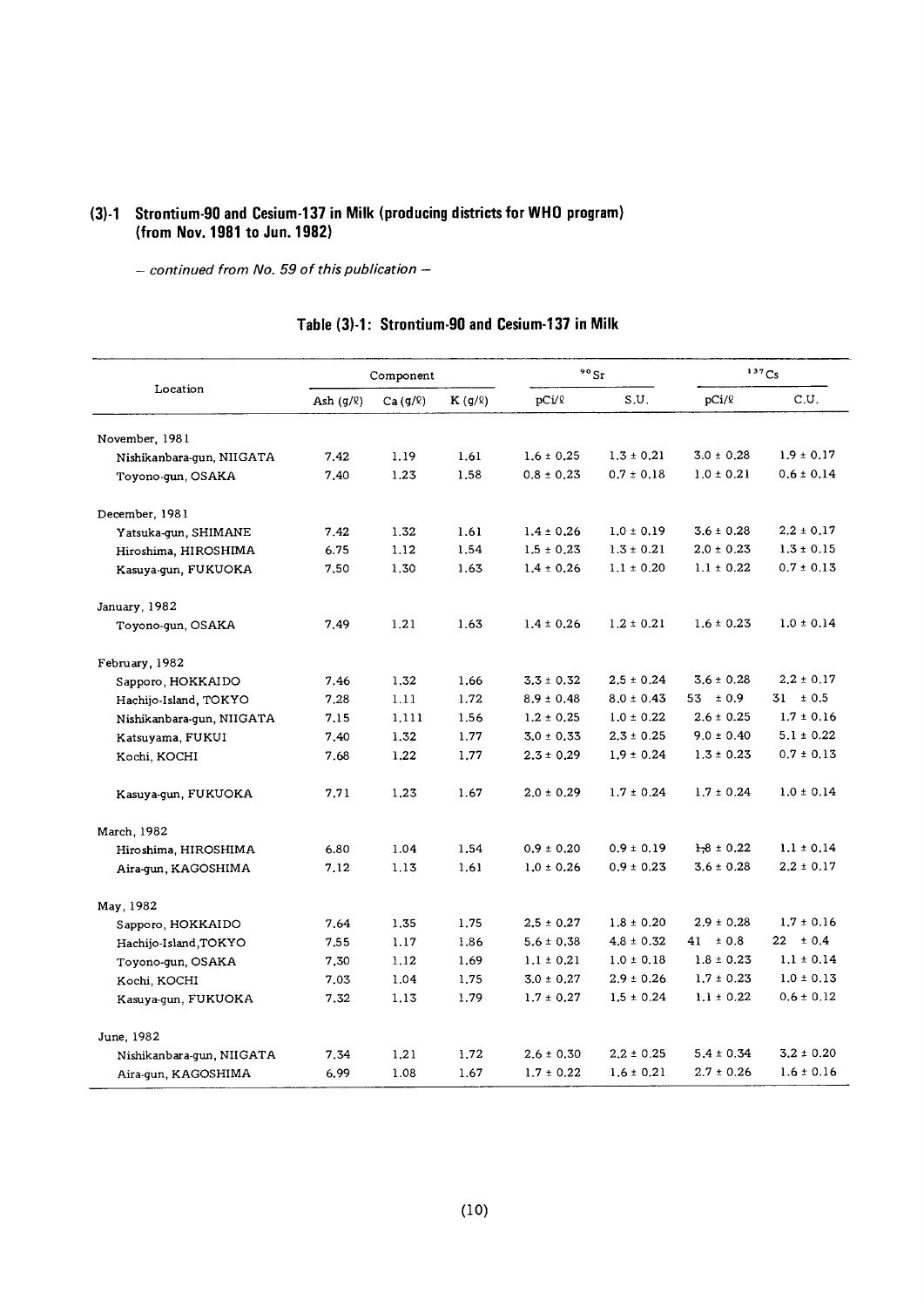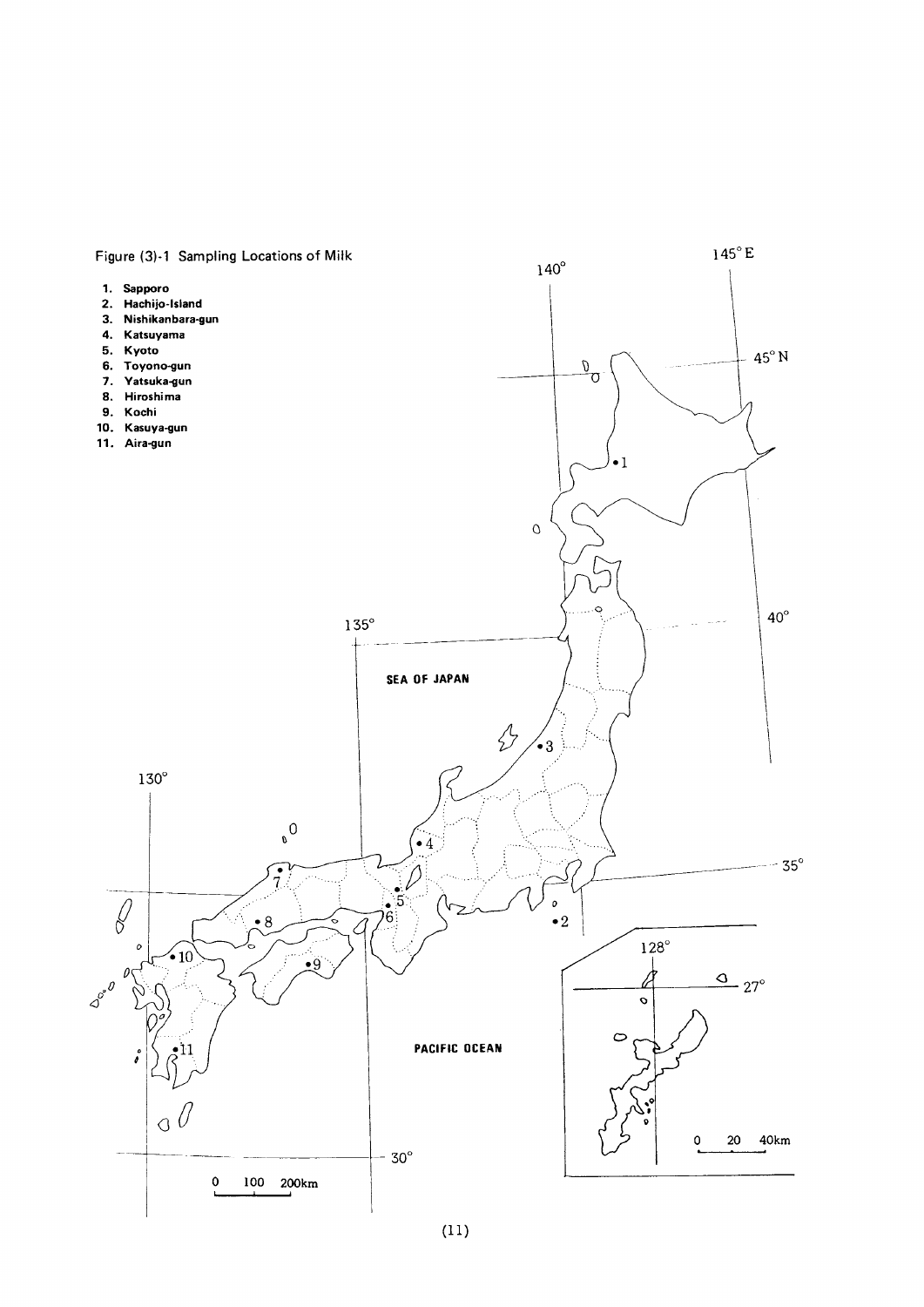## (3)-2 Strontium-90 and Cesium-137 in Milk (producing districts for domestic program) (from Oct. 1981 to Feb. 1982)

- continued from No. 59 of this publication -

| Location            | Component            |         |                  |                | $\rm{^{90}Sr}$ |                | 137Cs          |  |
|---------------------|----------------------|---------|------------------|----------------|----------------|----------------|----------------|--|
|                     | $\text{Ash}(g/\ell)$ | Ca(g/R) | $K$ (g/ $\ell$ ) | $pCi/\ell$     | S.U.           | pCi/2          | C.U.           |  |
| October, 1981       |                      |         |                  |                |                |                |                |  |
| Aomori, AOMORI      | 6.99                 | 1.04    | 1.65             | $7.7 \pm 0.41$ | $7.4 \pm 0.40$ | $6.4 \pm 0.34$ | $3.9 \pm 0.20$ |  |
| February, 1982      |                      |         |                  |                |                |                |                |  |
| Mito, IBARAGI       | 7.38                 | 1.16    | 1.67             | $2.0 \pm 0.26$ | $1.8 \pm 0.22$ | $1.6 \pm 0.23$ | $1.0 \pm 0.14$ |  |
| Hakui-gun, ISHIKAWA | 7.35                 | 1.16    | 1.66             | $2.6 \pm 0.28$ | $2.3 \pm 0.24$ | $5.5 \pm 0.34$ | $3.3 \pm 0.21$ |  |
| Himeji, HYOGO       | 7.92                 | 1.12    | 1.99             | $1.9 \pm 0.29$ | $1.7 \pm 0.26$ | $3.1 \pm 0.28$ | $1.6 \pm 0.14$ |  |
| Matsuyama, EHIME    | 7.74                 | 1.24    | 1.67             | $0.9 \pm 0.20$ | $0.7 \pm 0.16$ | $1.3 \pm 0.23$ | $0.8 \pm 0.14$ |  |

## Table (3)-2: Strontium-90 and Cesium-137 in Milk

Figure (3)-2 Sampling Locations of Milk

1. Aomori 2. Mito

4. Himeji

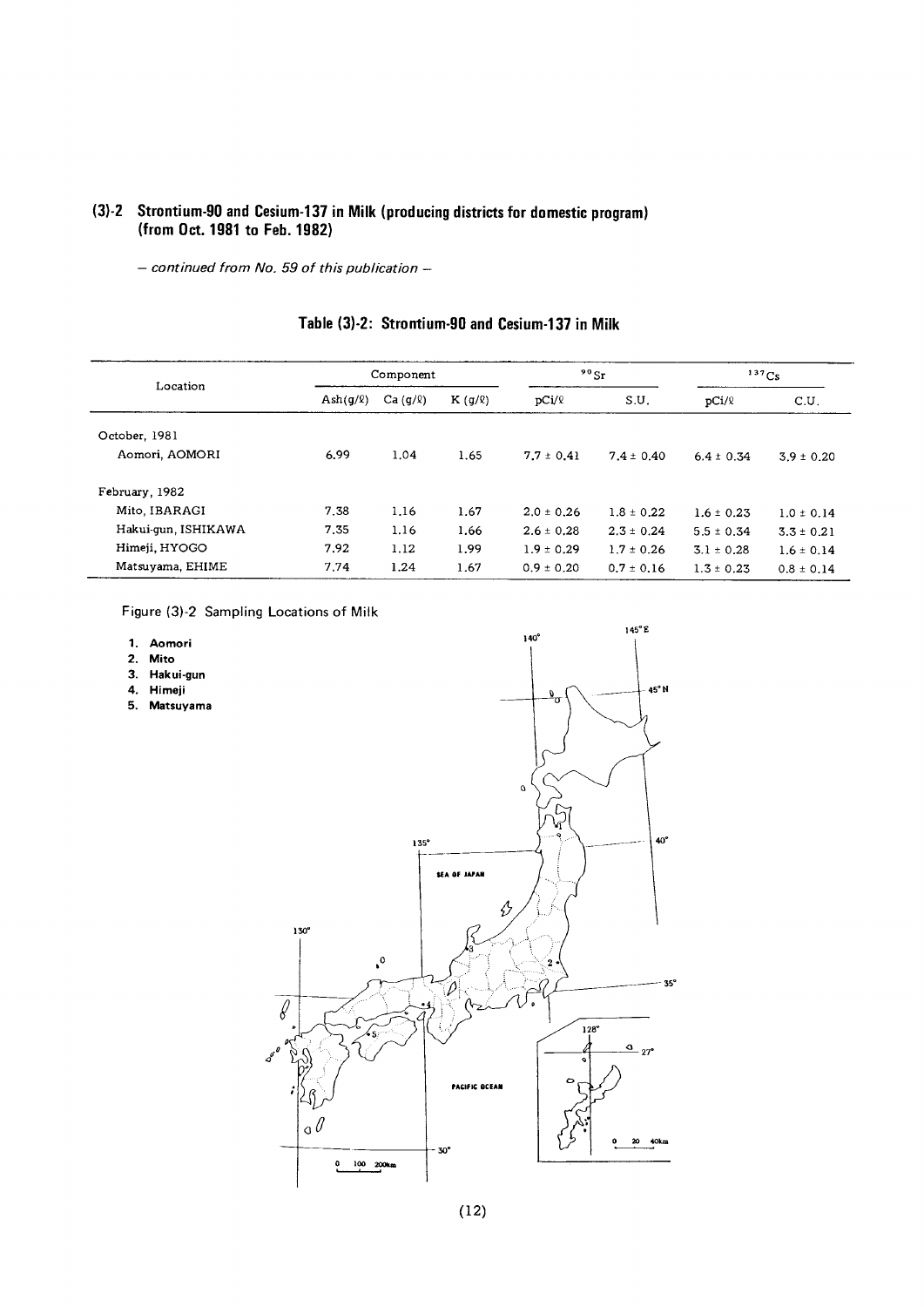#### (3)-3 Strontium-90 and Cesium-137 in Milk (consuming distric (from Aug. 1981 to May

 $-$  continued from No. 59 of this publication  $-$ 

## Table (3)-3: Strontium-90 and Cesium-137 in Milk

|                       |                | Component     |             | $90$ Sr        |                | $137$ Cs       |                |
|-----------------------|----------------|---------------|-------------|----------------|----------------|----------------|----------------|
| Location              | Ash $(g/\ell)$ | $Ca (g/\ell)$ | $K(g/\ell)$ | pCi/R          | S.U.           | pCi/2          | C.U.           |
| August, 1981          |                |               |             |                |                |                |                |
| Fukushima, FUKUSHIMA  | 7.27           | 1.10          | 1.81        | $1.5 \pm 0.39$ | $1.3 \pm 0.35$ | $4.6 \pm 0.46$ | $2.6 \pm 0.25$ |
| Niigata, NIIGATA      | 7.29           | 1,04          | 1.63        | $1.8 \pm 0.28$ | $1.7 \pm 0.27$ | $3.6 \pm 0.28$ | $2.2 \pm 0.17$ |
| September, 1981       |                |               |             |                |                |                |                |
| Sendai, SENDAI        | 7.28           | 1.16          | 1.75        | $1.4 \pm 0.26$ | $1.2 \pm 0.22$ | $4.4 \pm 0.30$ | $2.5 \pm 0.17$ |
| October, 1981         |                |               |             |                |                |                |                |
| Kyoto, KYOTO          | 7.05           | 1.08          | 1.64        | $1.2 \pm 0.23$ | $1.1 \pm 1.21$ | $1.8 \pm 0.22$ | $1.1 \pm 0.13$ |
| December, 1981        |                |               |             |                |                |                |                |
| Hiroshima, HIROSHIMA  | 6.86           | 1.06          | 1.56        | $1.4 \pm 0.24$ | $1.3 \pm 0.23$ | $1.7 \pm 0.22$ | $1.1 \pm 0.14$ |
| Nakaqami-qun, OKINAWA | 6.84           | 1.07          | 1,55        | $0.7 \pm 0.20$ | $0.7 \pm 0.19$ | $1.2 \pm 0.20$ | $0.8 \pm 0.13$ |
| January, 1982         |                |               |             |                |                |                |                |
| Akita, AKITA          | 7.59           | 1.13          | 1.67        | $4.2 \pm 0.35$ | $3.7 \pm 0.31$ | $5.0 \pm 0.31$ | $3.0 \pm 0.19$ |
| Osaka, OSAKA          | 7.38           | 1.14          | 1.70        | $2.0 \pm 0.27$ | $1.8 \pm 0.24$ | $1.2 \pm 0.22$ | $0.7 \pm 0.13$ |
| Wakayama, WAKAYAMA    | 6.69           | 1.01          | 1.48        | $1.2 \pm 0.23$ | $1.2 \pm 0.23$ | $1.3 \pm 0.21$ | $0.8 \pm 0.14$ |
| Matsue, SHIMANE       | 7.08           | 1.07          | 1.61        | $1.7 \pm 0.27$ | $1.6 \pm 0.25$ | $2.1 \pm 0.23$ | $1.3 \pm 0.14$ |
| Nagasaki, NAGASAKI    | 6.98           | 1.10          | 1.63        | $1.8 \pm 0.25$ | $1.6 \pm 0.23$ | $1.6 \pm 0.22$ | $1.0 \pm 0.13$ |
| Kagoshima, KAGOSHIMA  | 6.92           | 1.06          | 1.61        | $1.3 \pm 0.23$ | $1.2 \pm 0.22$ | $4.2 \pm 0.28$ | $2.6 \pm 0.18$ |
| February, 1982        |                |               |             |                |                |                |                |
| Sapporo, HOKKAIDO     | 7.03           | 1.11          | 1.59        | $2.7 \pm 0.28$ | $2.4 \pm 0.25$ | $4.8 \pm 0.31$ | $3.0 \pm 0.19$ |
| Yamaqata, YAMAGATA    | 7.23           | 1.10          | 1.65        | $1.5 \pm 0.27$ | $1.3 \pm 0.24$ | $3.9 \pm 0.28$ | $2.4 \pm 0.17$ |
| Fukushima, FUKUSHIMA  | 7.40           | 1.18          | 1.70        | $1,2 \pm 0.31$ | $1.0 \pm 0.26$ | $2.2 \pm 0.32$ | $1.3 \pm 0.19$ |
| Shinjuku, TOKYO       | 7.30           | 1.11          | 1.62        | $1.3 \pm 0.22$ | $1.2 \pm 0.20$ | $3.0 \pm 0.26$ | $1.9 \pm 0.16$ |
| Yokohama, YOKOHAMA    | 7.40           | 1.15          | 1.66        | $1.4 \pm 0.25$ | $1.3 \pm 0.22$ | $1.4 \pm 0.25$ | $0.9 \pm 0.15$ |
| Niigata, NIIGATA      | 7,80           | 1,15          | 1.79        | $1.7 \pm 0.33$ | $1.5 \pm 0.28$ | $3.8 \pm 0.30$ | $2.1 \pm 0.17$ |
| Nagano, NAGANO        | 7.21           | 1.19          | 1.55        | $1.2 \pm 0.23$ | $1.0 \pm 0.20$ | $1.7 \pm 0.24$ | $1.1 \pm 0.15$ |
| Shizuoka, SHIZUOKA    | 7.37           | 1.09          | 1.65        | $1.4 \pm 0.23$ | $1.3 \pm 0.21$ | $1.7 \pm 0.23$ | $1.0 \pm 0.14$ |
| Nagoya, AICHI         | 7.29           | 1.11          | 1,61        | $1.1 \pm 0.30$ | $1.0 \pm 0.27$ | $1.4 \pm 0.30$ | $0.9 \pm 0.19$ |
| Yonago, TOTTORI       | 7.09           | 1,08          | 1.62        | $2.7 \pm 0.36$ | $2.5 \pm 0.34$ | $8.4 \pm 0.53$ | $5.2 \pm 0.33$ |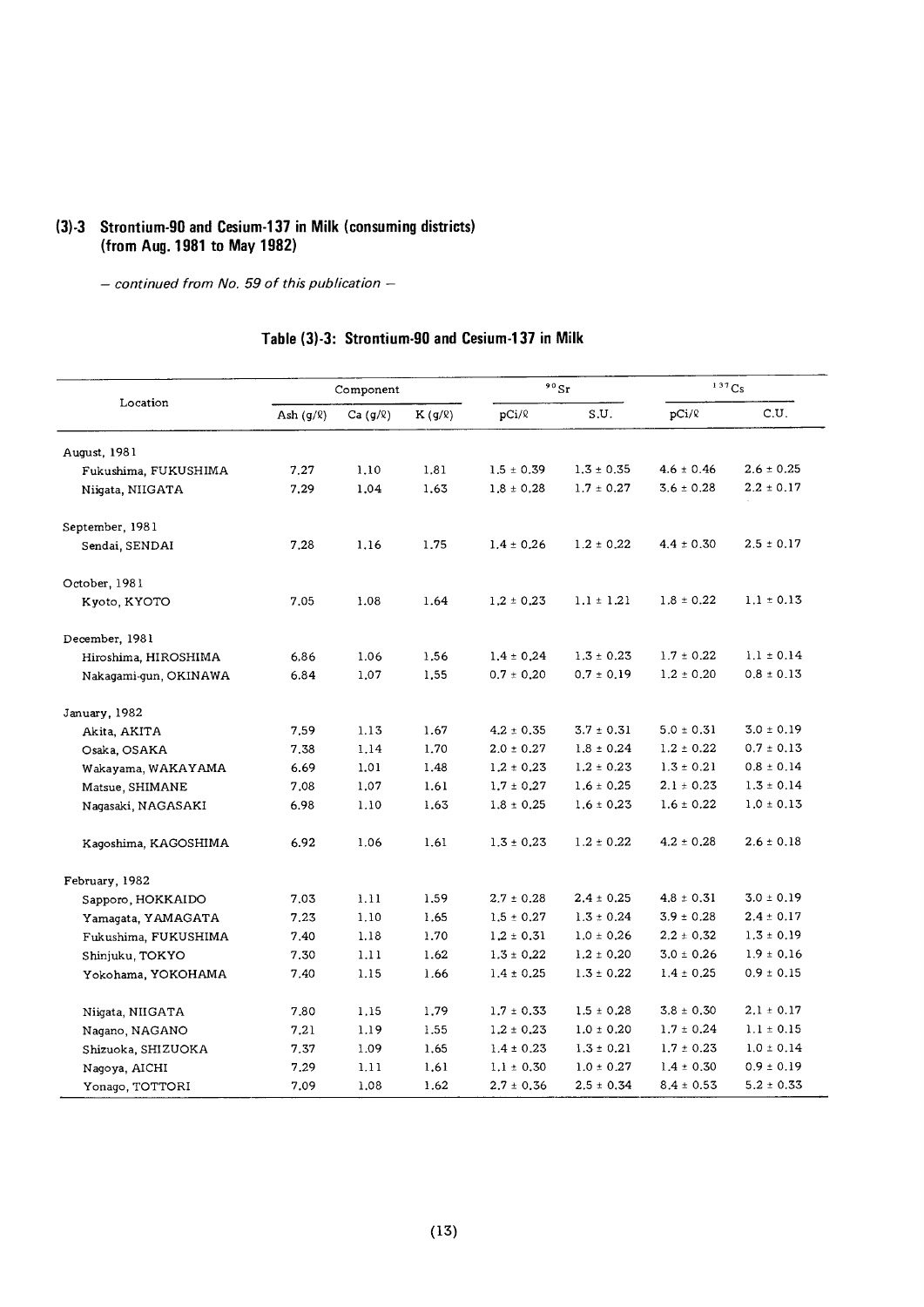|                      |                | Component |             |                | $90$ Sr        |                | $137$ Cs       |
|----------------------|----------------|-----------|-------------|----------------|----------------|----------------|----------------|
| Location             | Ash $(q/\ell)$ | Ca(g/l)   | $K(q/\ell)$ | DCV            | S.U.           | pCi/2          | C.U.           |
| Okayama, OKAYAMA     | 7.27           | 1.12      | 1.65        | $1.0 \pm 0.21$ | $0.9 \pm 0.19$ | $3.8 \pm 0.30$ | $2.3 \pm 0.18$ |
| Yamaquchi, YAMAGUCHI | 7.35           | 1.15      | 1.69        | $1.3 \pm 0.28$ | $1.1 \pm 0.24$ | $2.3 \pm 0.28$ | $1.4 \pm 0.16$ |
| Matsuyama, EHIME     | 7.38           | 1,07      | 1.48        | $1.0 \pm 0.20$ | $0.9 \pm 0.19$ | $0.8 \pm 0.21$ | $0.6 \pm 0.14$ |
| Kochi, KOCHI         | 7.13           | 1.11      | 1.65        | $1.2 \pm 0.23$ | $1.1 \pm 0.21$ | $2.2 \pm 0.24$ | $1.3 \pm 0.15$ |
| Tsukushino, FUKUOKA  | 7.42           | 1.16      | 1.67        | $1.6 \pm 0.25$ | $1.4 \pm 0.21$ | $1.5 \pm 0.23$ | $0.9 \pm 0.14$ |
| March, 1982          |                |           |             |                |                |                |                |
| Fukui, FUKUI         | 7.13           | 1.03      | 1.57        | $1.2 \pm 0.22$ | $1.2 \pm 0.22$ | $2.1 \pm 0.23$ | $1.4 \pm 0.15$ |
| May, 1982            |                |           |             |                |                |                |                |
| Kyoto, KYOTO         | 6.24           | 0.950     | 1.50        | $1.5 \pm 0.23$ | $1.6 \pm 0.25$ | $0.9 \pm 0.19$ | $0.6 \pm 0.13$ |

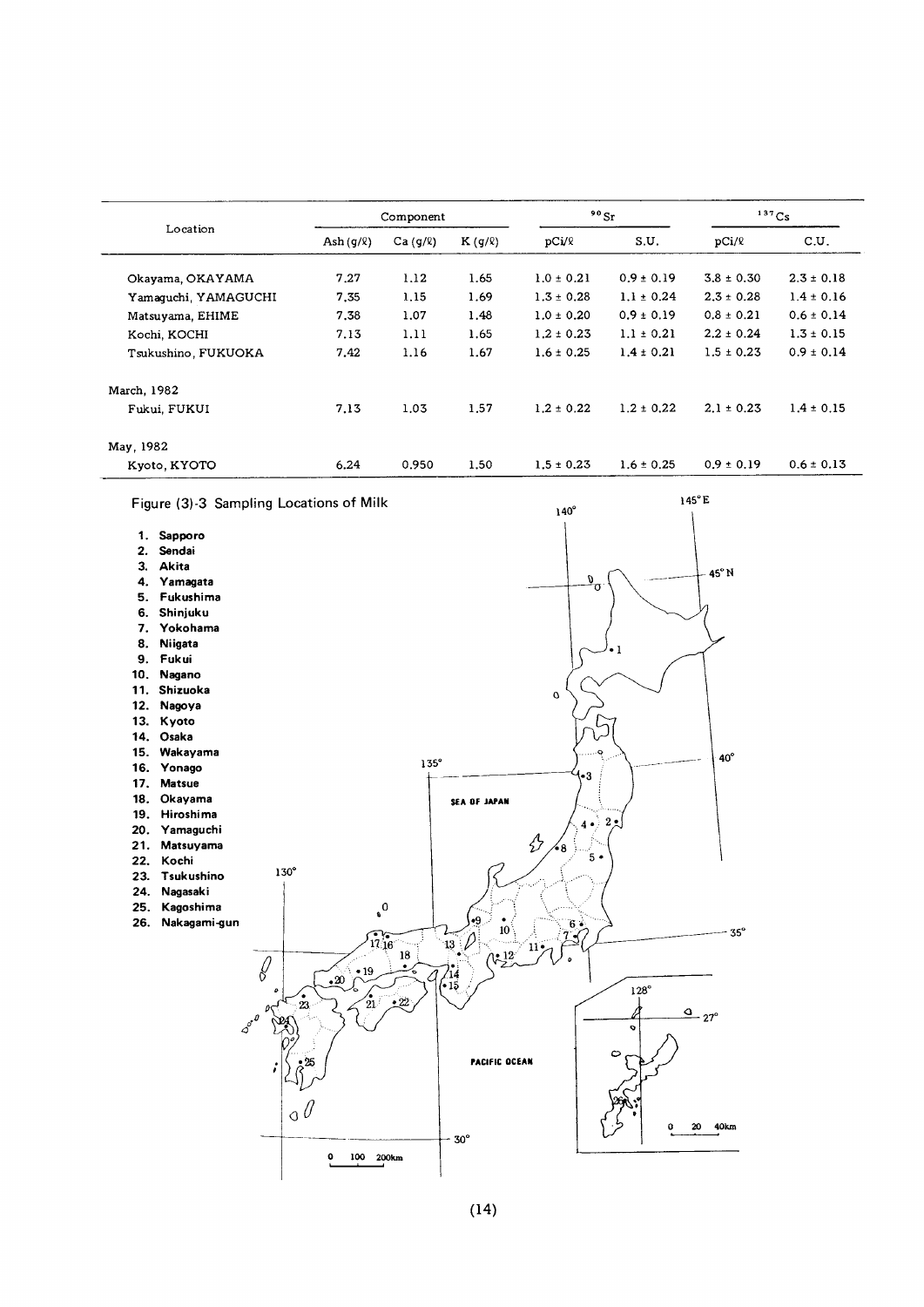## (3)-4 Strontium-90 and Cesium-137 in Milk (powdered milk)

- continued from No. 59 of this publication -

|             |            | Component |         | $90$ Sr         |                |              | $137$ Cs       |
|-------------|------------|-----------|---------|-----------------|----------------|--------------|----------------|
| Location    | Ash $(\%)$ | Ca (%)    | $K(\%)$ | pCi/ka          | S.U.           | pCi/kg       | C.U.           |
| May, 1982   |            |           |         |                 |                |              |                |
| Wakodo      | 2.44       | 0.334     | 0.664   | $5.7 \pm 0.46$  | $1.7 \pm 0.14$ | $13 \pm 0.5$ | $1.9 \pm 0.8$  |
| Yukijirushi | 2.28       | 0.383     | 0.529   | $6.3 \pm 0.44$  | $1.6 \pm 0.12$ | $44 \pm 0.9$ | $8.4 \pm 0.18$ |
| Meiji       | 2.65       | 0.451     | 0.583   | ± 0.7<br>12     | $2.8 \pm 0.15$ | $33 \pm 0.9$ | $5.6 \pm 0.15$ |
| Morinaga    | 2.42       | 0.353     | 0.600   | $4.8 \pm 0.41$  | $1.4 \pm 0.12$ | $15 \pm 0.6$ | $2.5 \pm 0.10$ |
| $*$ Meiji   | 8.14       | 1,29      | 1.89    | 42<br>$\pm$ 1.5 | $3.3 \pm 0.11$ | $170 \pm 2$  | $9.2 \pm 0.13$ |
| *Morinaga   | 8.14       | 1.30      | 1.90    | ±1.2<br>24      | $1.9 \pm 0.09$ | $37 \pm 1.2$ | $1.9 \pm 0.06$ |

## Table (3)-4: Strontium-90 and Cesium-137 in Milk

 $\star$ Skim milk

#### (4)-1 Strontium-90 and Cesium-137 in Vegetables (producing districts) (from Oct. 1981 to Mar. 1982)

 $-$  continued from No. 59 of this publication  $-$ 

## Table (4)-1: Strontium-90 and Cesium-137 in Vegetables

|                     |           | Component | 90Sr    |                 |                 | $137$ Cs       |                |
|---------------------|-----------|-----------|---------|-----------------|-----------------|----------------|----------------|
| Location            | Ash $(%)$ | Ca (%)    | $K(\%)$ | pCi/kq          | S.U.            | pCi/kq         | C.U.           |
| (Japanese radish)   |           |           |         |                 |                 |                |                |
| October, 1981       |           |           |         |                 |                 |                |                |
| Fukui, FUKUI        | 0.516     | 0.023     | 0.221   | $\pm$ 1.1<br>22 | $93 \pm 4.5$    | $0.9 \pm 0.32$ | $0.4 \pm 0.14$ |
| November, 1981      |           |           |         |                 |                 |                |                |
| Sannohe-gun, AOMORI | 0.462     | 0.021     | 0.211   | ± 0.6<br>11     | $\pm$ 3.0<br>51 | $1.2 \pm 0.32$ | $0.6 \pm 0.15$ |
| Gotenba, SHIZUOKA   | 0.621     | 0.027     | 0.274   | $5.2 \pm 0.35$  | ±1.3<br>19      | $1.5 \pm 0.20$ | $0.6 \pm 0.07$ |
| Kasuya-gun, FUKUOKA | 0.458     | 0.026     | 0.028   | $6.3 \pm 0.54$  | 25<br>$\pm 2.1$ | $0.4 \pm 0.24$ | $0.2 \pm 0.12$ |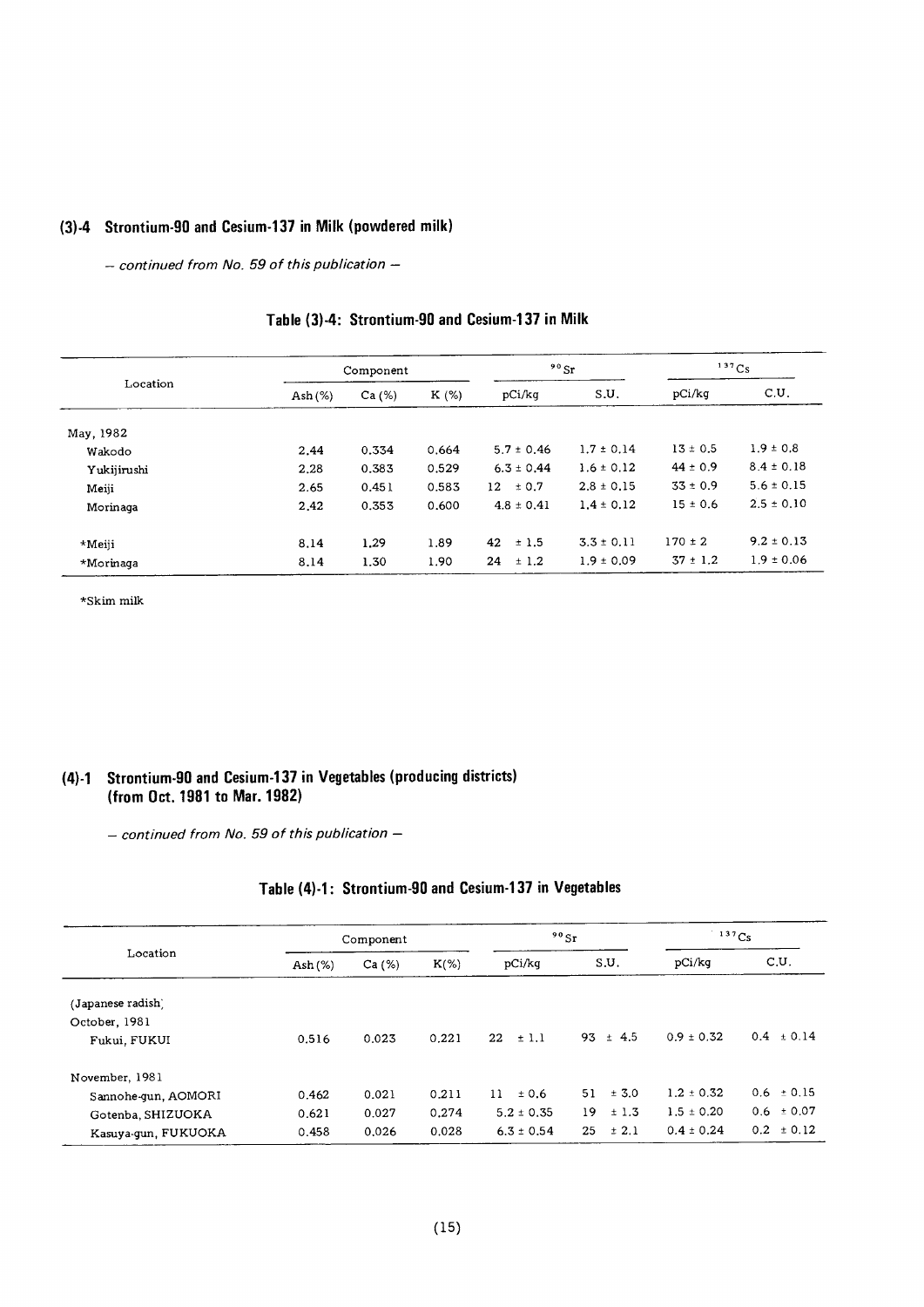| Location             |         | Component |         | $\rm ^{9\,0}\,Sr$ |                | 137Cs          |                 |
|----------------------|---------|-----------|---------|-------------------|----------------|----------------|-----------------|
|                      | Ash (%) | Ca (%)    | $K(\%)$ | pCi/kg            | S.U.           | pCi/kg         | C.U.            |
| December, 1981       |         |           |         |                   |                |                |                 |
| Akashi, HYOGO        | 0.570   | 0.035     | 0.248   | $3.8 \pm 0.51$    | $11 \pm 1.5$   | $0.5 \pm 0.31$ | $0.2 \pm 0.13$  |
| Wakayama, WAKAYAMA   | 0.667   | 0.034     | 0.273   | $5.6 \pm 0.40$    | 16<br>±1.2     | $0.2 \pm 0.17$ | $0.1 \pm 0.06$  |
| Hiroshima, HIROSHIMA | 0.400   | 0.021     | 0.168   | $2.9 \pm 0.34$    | $14 \pm 1.6$   | $0.5 \pm 0.20$ | $0.3 \pm 0.12$  |
| January, 1982        |         |           |         |                   |                |                |                 |
| Takaoka-gun, KOCHI   | 0.532   | 0.036     | 0.242   | 33<br>$\pm$ 1.2   | $94 \pm 3.3$   | $0.0 \pm 0.24$ | $0.0 \pm 0.10$  |
| March, 1982          |         |           |         |                   |                |                |                 |
| Otsu-gun, YAMAGUCHI  | 0.636   | 0.038     | 0.273   | $8.4 \pm 0.59$    | 22<br>±1.6     | $0.1 \pm 0.22$ | $0.04 \pm 0.08$ |
| (Spinach)            |         |           |         |                   |                |                |                 |
| October, 1981        |         |           |         |                   |                |                |                 |
| Fukui, FUKUI         | 1.53    | 0.061     | 0.681   | $8.2 \pm 0.59$    | $14 \pm 1.0$   | $0.9 \pm 0.32$ | $0.1 \pm 0.05$  |
| November, 1981       |         |           |         |                   |                |                |                 |
| Gotenba, SHIZUOKA    | 1.42    | 0.084     | 0,528   | $4.6 \pm 0.43$    | $5.4 \pm 0.51$ | 11<br>± 0.5    | $2.1 \pm 0.10$  |
| Matsuyama, EHIME     | 1.51    | 0.065     | 0.613   | $7.6 \pm 0.56$    | 12<br>± 0.8    | $0.8 \pm 0.30$ | $0.1 \pm 0.05$  |
| Kasuya-gun, FUKUOKA  | 1.45    | 0.081     | 0.572   | $10 \pm 0.7$      | ± 0.8<br>13    | $2.3 \pm 0.32$ | $0.4 \pm 0.06$  |
| December, 1981       |         |           |         |                   |                |                |                 |
| Hiroshima, HIROSHIMA | 0.981   | 0.037     | 0.375   | $1.2 \pm 0.31$    | $3.1 \pm 0.84$ | $0.7 \pm 0.26$ | $0.2 \pm 0.07$  |
| January, 1982        |         |           |         |                   |                |                |                 |
| Akashi, HYOGO        | 1.38    | 0.062     | 0.552   | $8.6 \pm 0.57$    | ±0.9<br>14     | $0.9 \pm 0.27$ | $0.2 \pm 0.05$  |
| Takaoka-gun, KOCHI   | 1.37    | 0.089     | 0.556   | 32<br>$\pm$ 1.1   | 36<br>± 1.2    | $2.6 \pm 0.32$ | $0.5 \pm 0.06$  |
| March, 1982          |         |           |         |                   |                |                |                 |
| Otsu-gun, YAMAGUCHI  | 1.64    | 0.057     | 0.816   | $4.3 \pm 0.39$    | $7.4 \pm 0.67$ | $1.5 \pm 0.25$ | $0.2 \pm 0.03$  |
| (Cabbage)            |         |           |         |                   |                |                |                 |
| November, 1981       |         |           |         |                   |                |                |                 |
| Sannohe-gun, AOMORI  | 0.564   | 0.048     | 0.234   | $14 \pm 0.6$      | $29 \pm 1.3$   | $6.3 \pm 0.38$ | $2.7 \pm 0.16$  |
| Sennan-gun, OSAKA    | 0,513   | 0.042     | 0.205   | $4.2 \pm 0.44$    | $10 \pm 1.0$   | $0.8 \pm 0.27$ | $0.4 \pm 0.13$  |
| (Chinese cabbage)    |         |           |         |                   |                |                |                 |
| December, 1981       |         |           |         |                   |                |                |                 |
| Wakayama, WAKAYAMA   | 0.749   | 0.064     | 0.287   | $8.6 \pm 0.53$    | $14 \pm 0.8$   | $0.4 \pm 0.20$ | $0.1 \pm 0.07$  |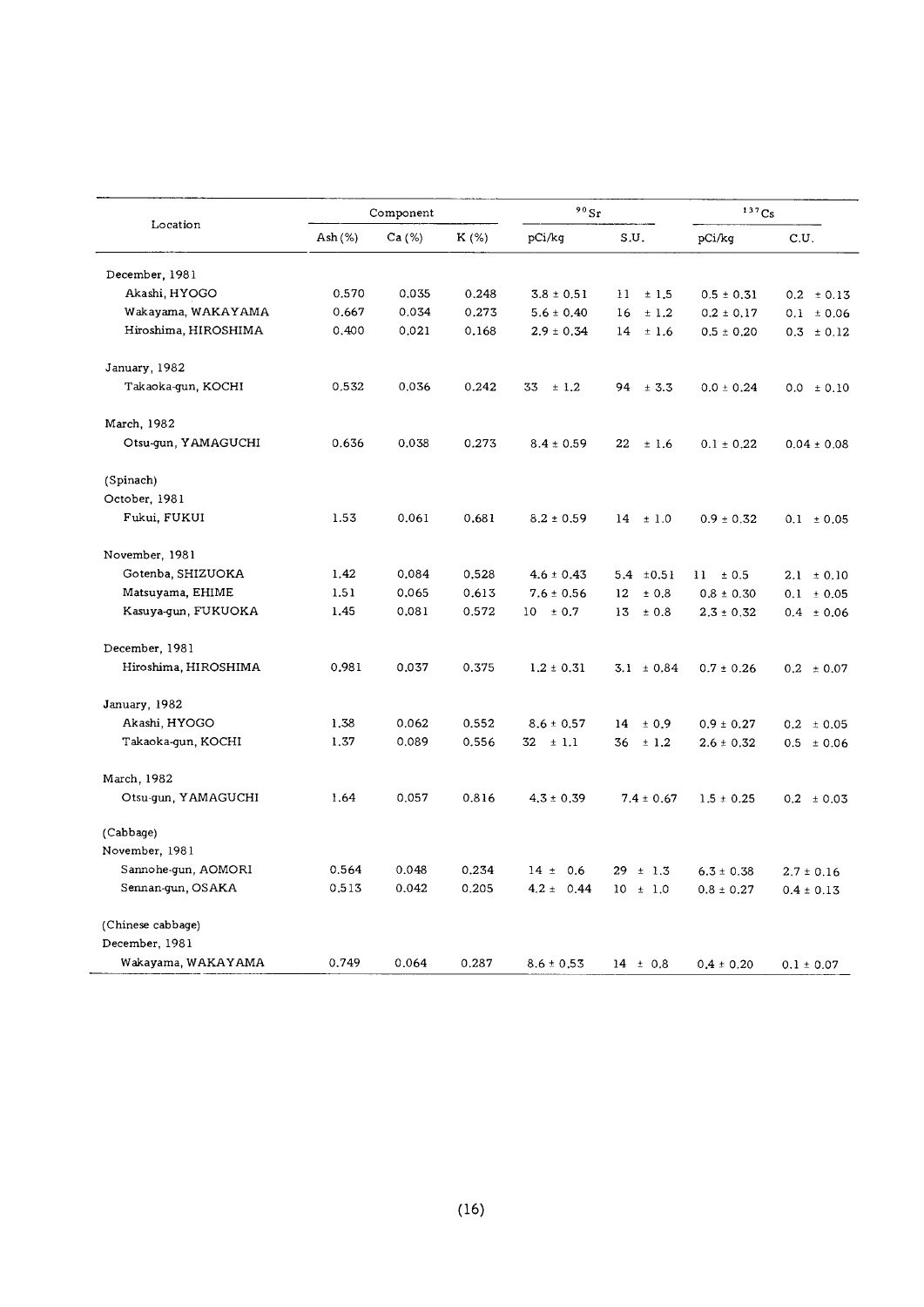

 $(17)$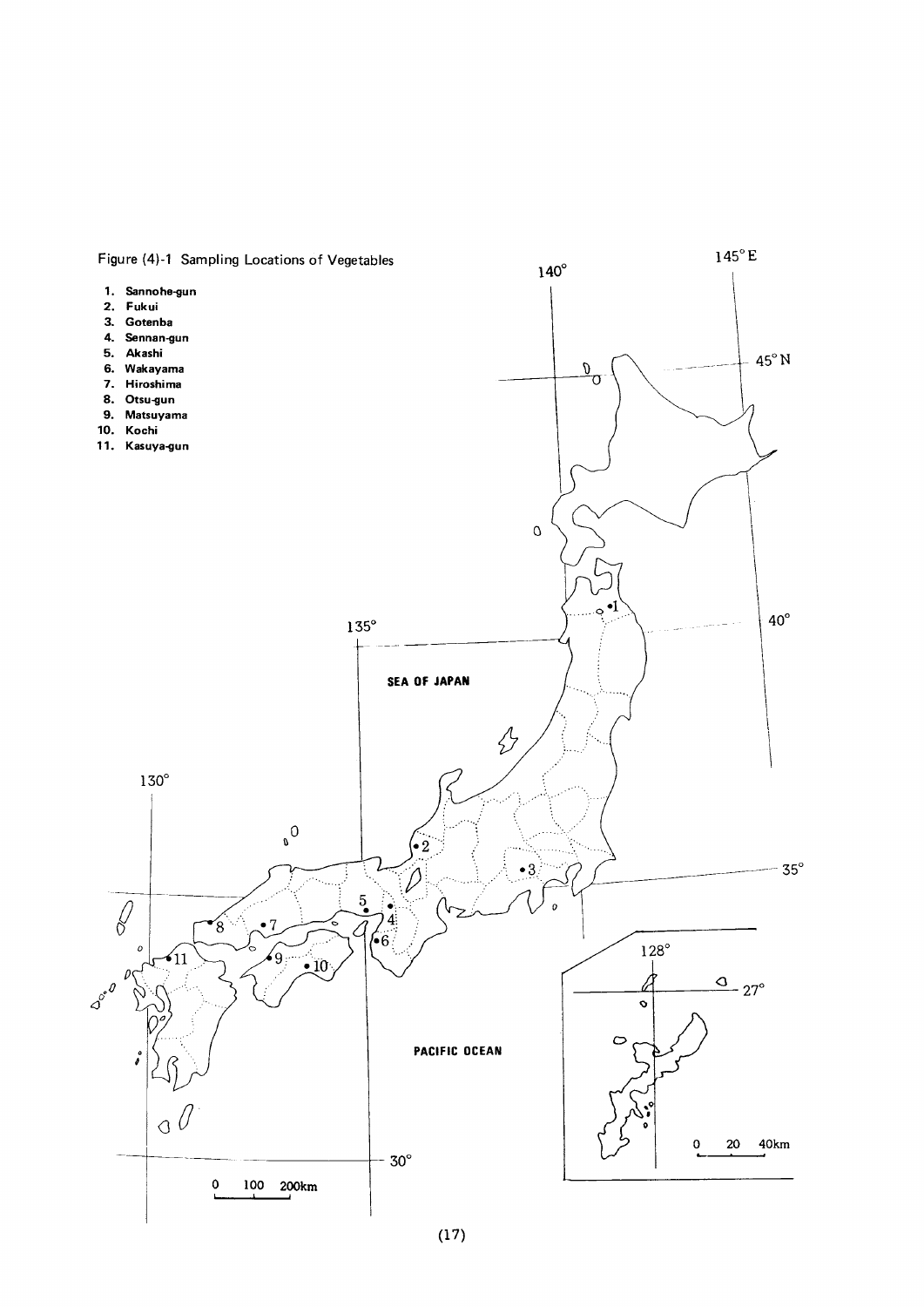## (4)-2 Strontium-90 and Cesium-137 in Vegetables (consuming districts) (from Nov. 1981 to Jan. 1982)

- continued from No. 59 of this publication -

|                       |           | Component |       |                | $90$ Sr        | 137Cs          |                 |
|-----------------------|-----------|-----------|-------|----------------|----------------|----------------|-----------------|
| Location              | Ash $(%)$ | Ca (%)    | K (%) | pCi/kg         | S.U.           | pCi/kq         | C.U.            |
| (Japanese radish)     |           |           |       |                |                |                |                 |
| November, 1981        |           |           |       |                |                |                |                 |
| Osaka, OSAKA          | 0.467     | 0.025     | 0.193 | $2.2 \pm 0.36$ | $8.9 \pm 1.4$  | $1.5 \pm 0.29$ | $0.8 \pm 0.15$  |
| December, 1981        |           |           |       |                |                |                |                 |
| Nakagami-gun, OKINAWA | 0.759     | 0.022     | 0.354 | $0.8 \pm 0.25$ | $3.8 \pm 1.1$  | $0.3 \pm 0.20$ | $0.1 \pm 0.06$  |
| January, 1982         |           |           |       |                |                |                |                 |
| Yokohama, KANAGAWA    | 0.409     | 0.019     | 0.184 | $1.6 \pm 0.33$ | $8.3 \pm 1.7$  | $0.9 \pm 0.23$ | $0.5 \pm 0.12$  |
| Naqasaki, NAGASAKI    | 0.479     | 0.040     | 0.193 | 13<br>± 0.7    | $34 \pm 1.9$   | $0.6 \pm 0.24$ | $0.3 \pm 0.12$  |
| (Spinach)             |           |           |       |                |                |                |                 |
| November, 1981        |           |           |       |                |                |                |                 |
| Kyoto, KYOTO          | 1.60      | 0.033     | 0.705 | $1.3 \pm 0.33$ | $3.9 \pm 0.99$ | $0.2 \pm 0.26$ | $0.03 \pm 0.04$ |
| Osaka, OSAKA          | 1.37      | 0.034     | 0.656 | $2.1 \pm 0.34$ | $6.1 \pm 1.0$  | $0.5 \pm 0.25$ | $0.1 \pm 0.04$  |
| December, 1981        |           |           |       |                |                |                |                 |
| Shinjuku, TOKYO       | 1.72      | 0.065     | 0.740 | $5.1 \pm 0.44$ | $7.9 \pm 0.67$ | $1.9 \pm 0.30$ | $0.3 \pm 0.04$  |
| Nakaqami-qun, OKINAWA | 1.76      | 0.050     | 0.776 | $0.7 \pm 0.24$ | $1.3 \pm 0.48$ | $0.4 \pm 0.25$ | $0.05 \pm 0.03$ |
| January, 1982         |           |           |       |                |                |                |                 |
| Yokohama, KANAGAWA    | 1.56      | 0.042     | 0.691 | $4.1 \pm 0.48$ | $9.9 \pm 1.2$  | $0.1 \pm 0.26$ | $0.01 \pm 0.04$ |
| Naqasaki, NAGASAKI    | 1.24      | 0.059     | 0.493 | $2.2 \pm 0.32$ | $3.7 \pm 0.55$ | $5.2 \pm 0.37$ | $1.1 \pm 0.08$  |

## Table (4)-2: Strontium-90 and Cesium-137 in Vegetables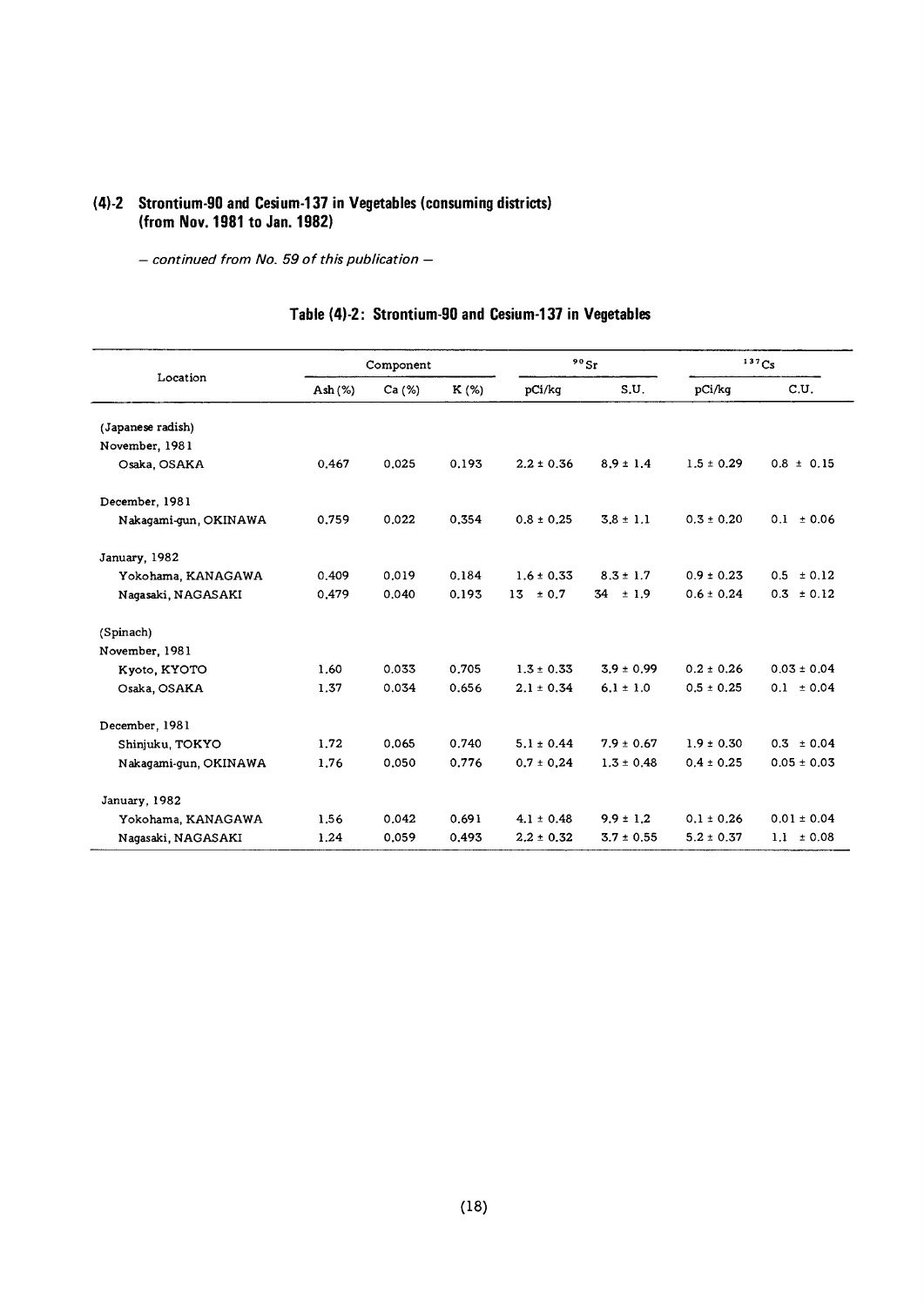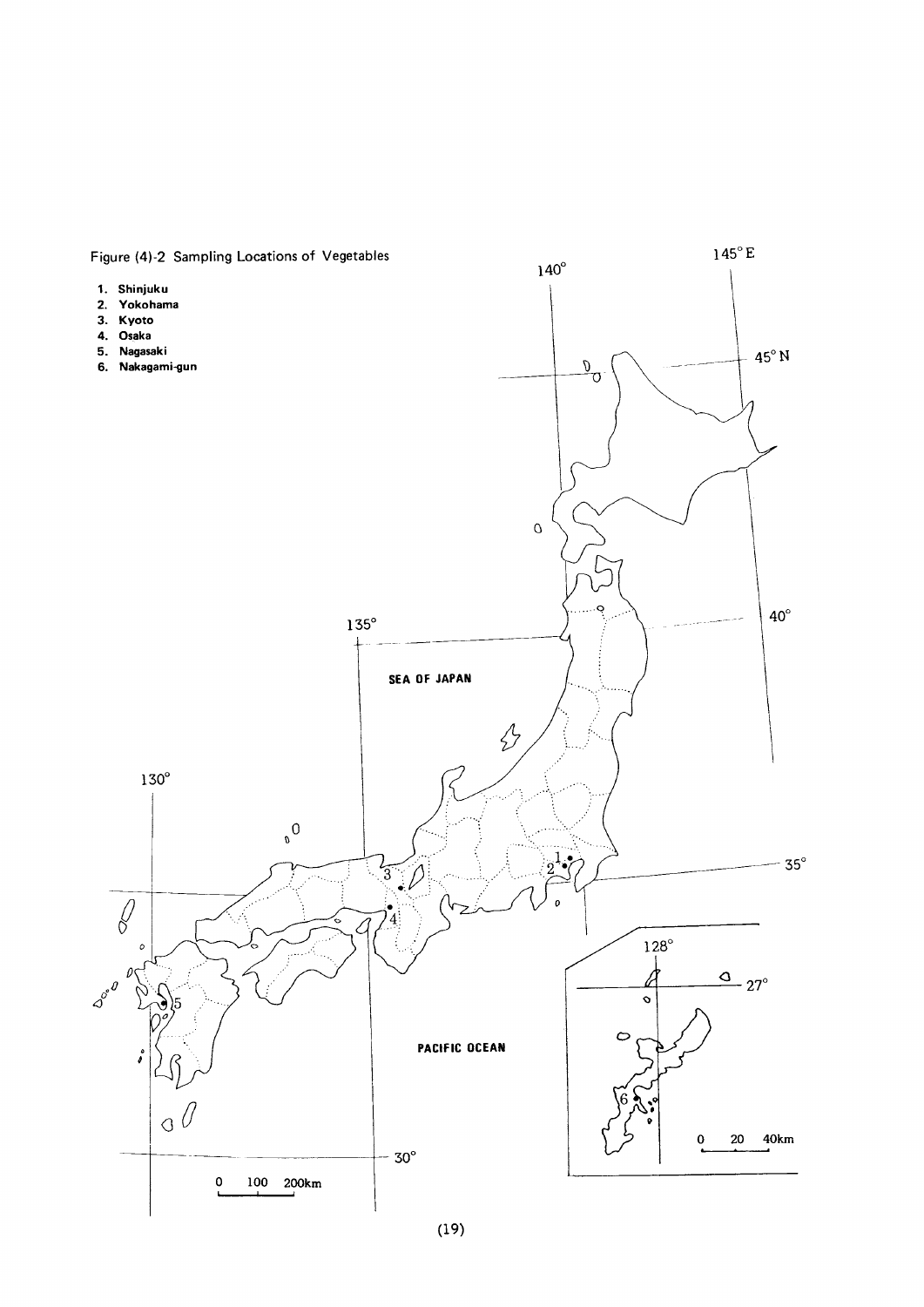#### (5) Strontium-90 and Cesium-137 in Sea fish (from Oct. 1981 to Jun. 1982)

- continued from No. 59 of this publication -

#### Component 90 Sr  $137$ Cs Location pCi/kg  $c.u.$ Ash(%) Ca(%) K(%) pCi/kg S.U. (Limanda herzensteini) October,1981 Fukui, FUKUI 0.883 3.76 31.5  $0.3 \pm 0.37$  0.8  $\pm 1.1$  $5.0 \pm 0.56$  $1.8 \pm 0.20$ February,1982 Otake, HIROSHIMA 3.22 20.7 10.7 0.7  $\pm$  0.29 0.1  $\pm$  0.04  $3.4 \pm 0.36$  $0.9 \pm 0.10$ (Trachurus trachurus) November,1981 Shizuoka, SHIZUOKA 3.62 22.7 10.8  $0.6 \pm 0.27$  0.1  $\pm 0.03$  $5.5 \pm 0.42$  $1.4 \pm 0.11$ (Arctoscopus japonicus) December,1981 Oga, AKITA 2.34 20.7 11.8 0.5±0.22 0.1±0.0  $3.7 \pm 0.34$  $1.3 \pm 0.12$ (Penumatophorus japonicus) January,1982 Sakaiminato, TOTTORI 1.44 2.68 12.5  $0.0 \pm 0.18$  0.0  $\pm 0.23$  $9.6 \pm 0.49$  $2.6 \pm 0.13$ (Hexagrammos otakii) February,1982 Yamaguchi-bey, YAMAGUCHI 3.40 21.5 10.3 0.5 ± 0.24 0.1 ± 0.03  $4.7 \pm 0.40$  $1.1 \pm 0.10$ (Katsuwonus pelamis) May,1982 Tosa, KOCHI 1.46 0.97 33.2 0.0 ± 0.37 0.0 ± 2.4  $17\phantom{0} \pm 0.7\phantom{0}$  $3.1 \pm 0.13$ (Sillago sihame) June, 1982 Chita-gun, AICHI 3.90 26.5 10.6  $0.2 \pm 0.31$  $0.02 \pm 0.03$  $3.9 \pm 0.37$  $0.9 \pm 0.09$

#### Table (5): Strontium-90 and Cesium-137 in Sea fish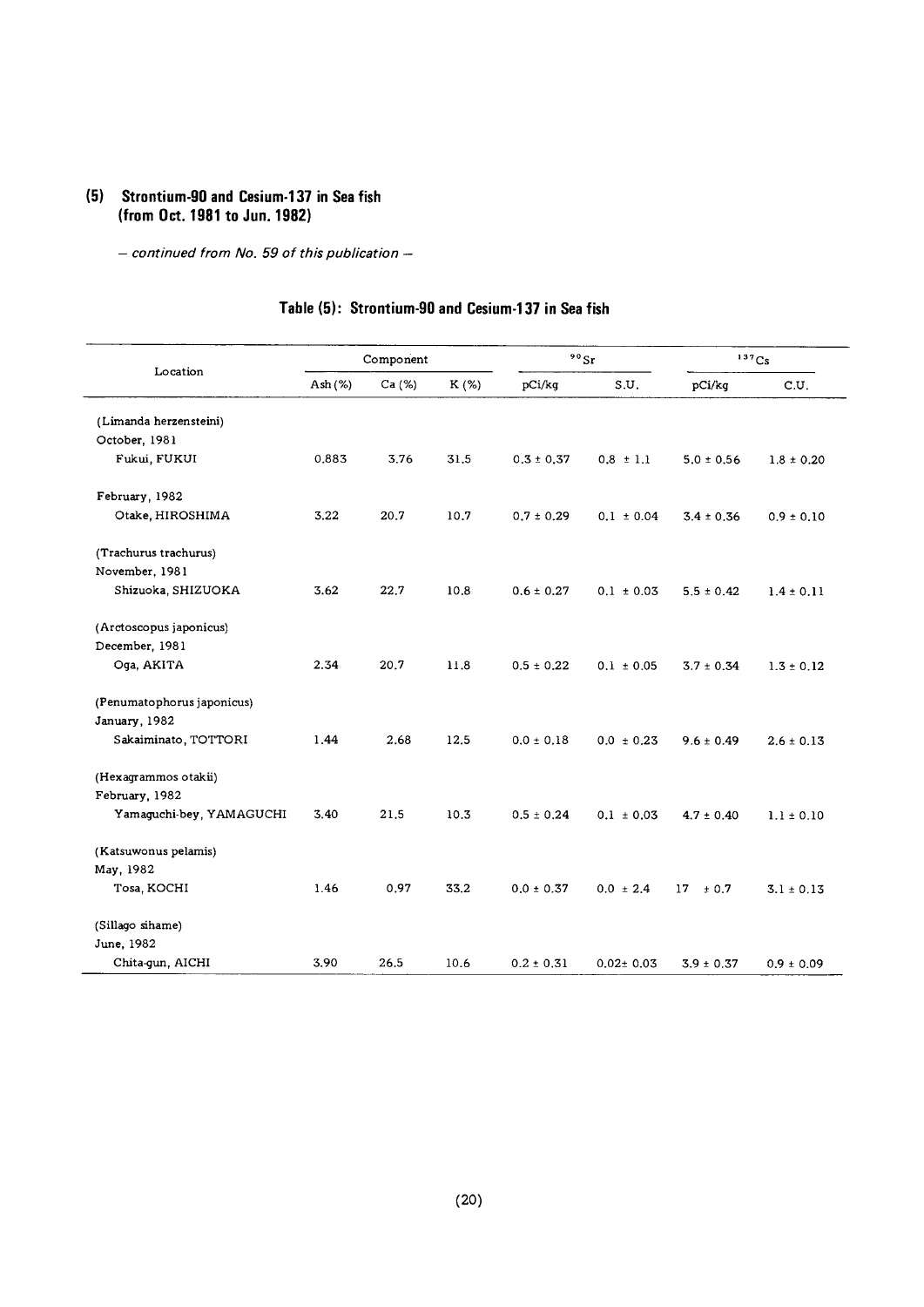| Japanese name | Scientific name          |  |  |
|---------------|--------------------------|--|--|
| Karei         | Limanda herzensteini     |  |  |
| Aji           | Trachurus trachurus      |  |  |
| Hatahata      | Arctoscopus japonicus    |  |  |
| Saba          | Pneumatophorus japonicus |  |  |
| Ainame        | Hexagrammos otakii       |  |  |
| Katsuo        | Katsuwonus pelamis       |  |  |
| Kisu          | Sillago sihame           |  |  |

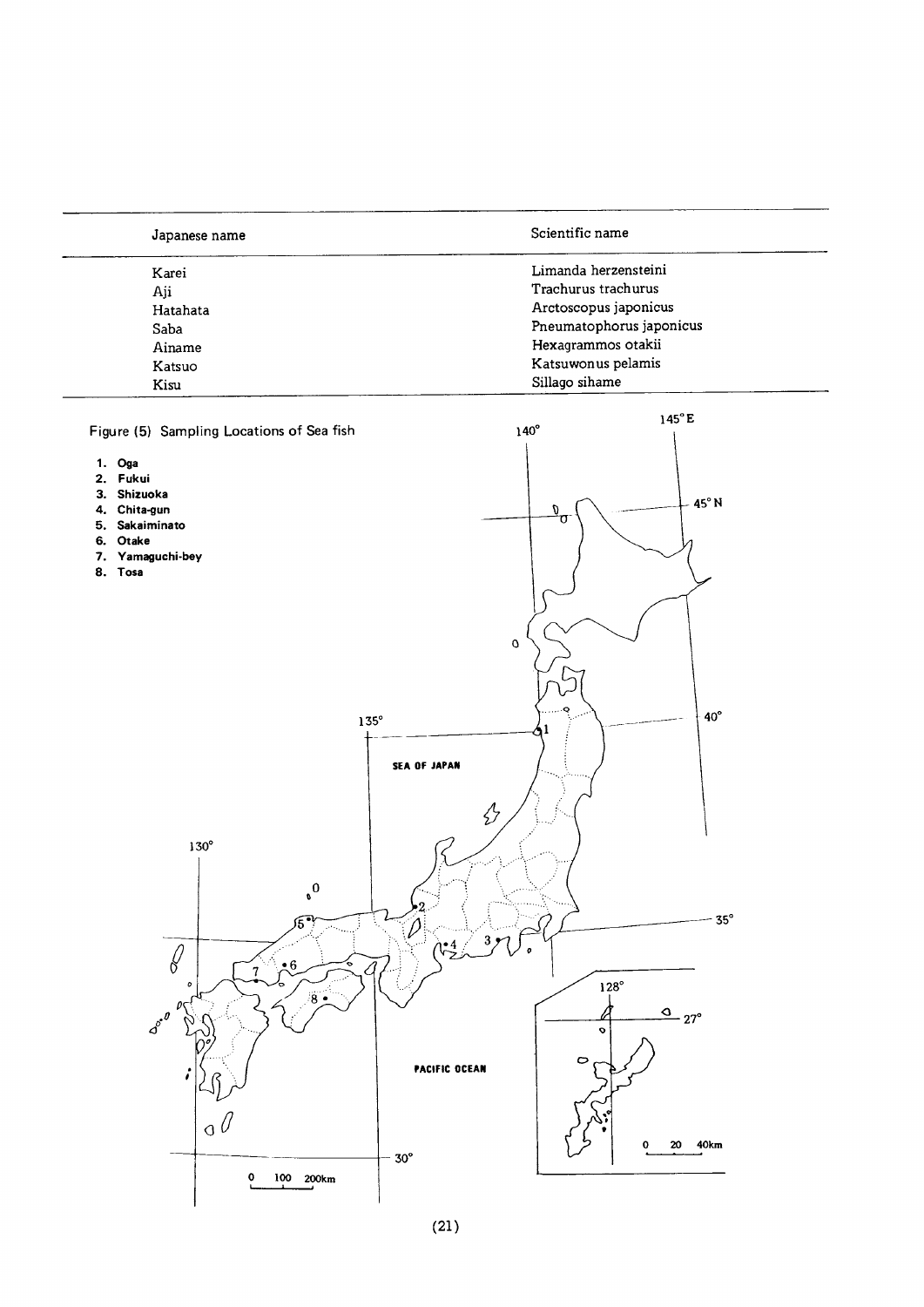#### Strontium-90 and Cesium-137 in Shellfish  $(6)$ (from Feb. 1982 to Jul. 1982)

 $-$  continued from No. 59 of this publication  $-$ 

#### $90$  Sr  $137$  Cs  $\begin{minipage}{.4\linewidth} \hspace*{-0.2cm} \textbf{Component} \end{minipage}$  ${\tt Location}$ Ash $(\%)$  $Ca (%)$ K (%)  $\rm pCi/kg$  $S.U.$  ${\rm pCi/kg}$  $C.U.$ (Ostrea gigas) February, 1982 Hiroshima, HIROSHIMA 1.38 5,54 15.4  $0.2 \pm 0.24$  $0.2 \pm 0.29$  $1.1 \pm 0.26$  $0.5 \pm 0.12$ (Turbo cornutus) May, 1982 Ryotsu, NIIGATA 2.32 5.30 15.8  $0.2 \pm 0.93$  $0.1 \pm 0.74$  $1.5 \pm 0.70$  $0.4 \pm 0.19$ July, 1982 Sakata, YAMAGATA 2.42 3.77 8.18  $0.1 \pm 0.44$  $0.1 \pm 0.32$  $2.1 \pm 0.45$  $0.7 \pm 0.15$ (Saxidomus purpuratus) June, 1982  $1.28$ 2,85 25.0  $0.1 \pm 0.85$  $0.2 \pm 2.3$  $1.8 \pm 0.66$  $0.6 \pm 0.20$ Chita-gun, AICHI

## Table (6): Strontium-90 and Cesium-137 in Shellfish

| Japanese name | Scientific name     |
|---------------|---------------------|
| Kaki          | Ostrea gigas        |
| Sazae         | Turbo cornutus      |
| Uchimurasaki  | Saxidomuspurpuratus |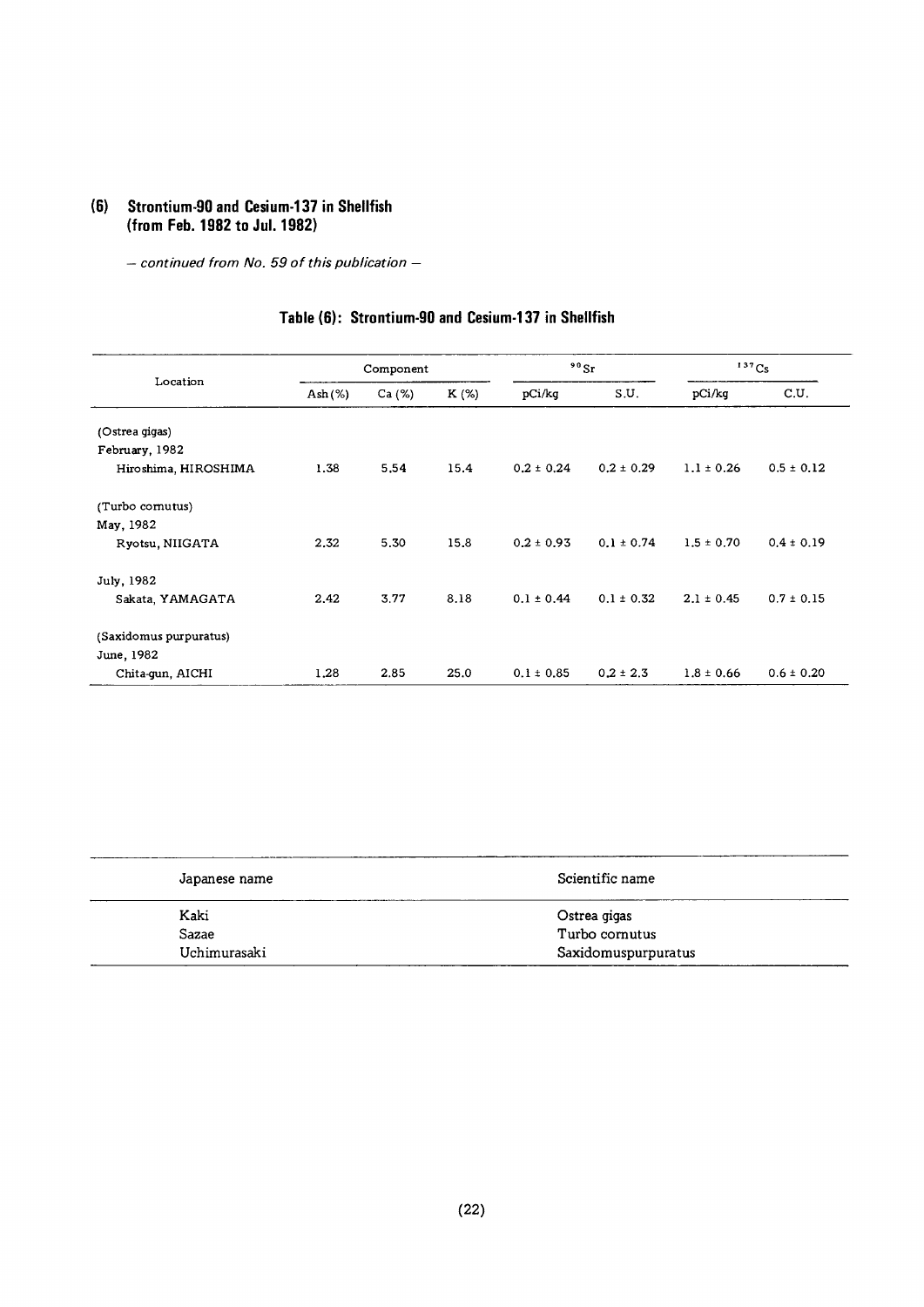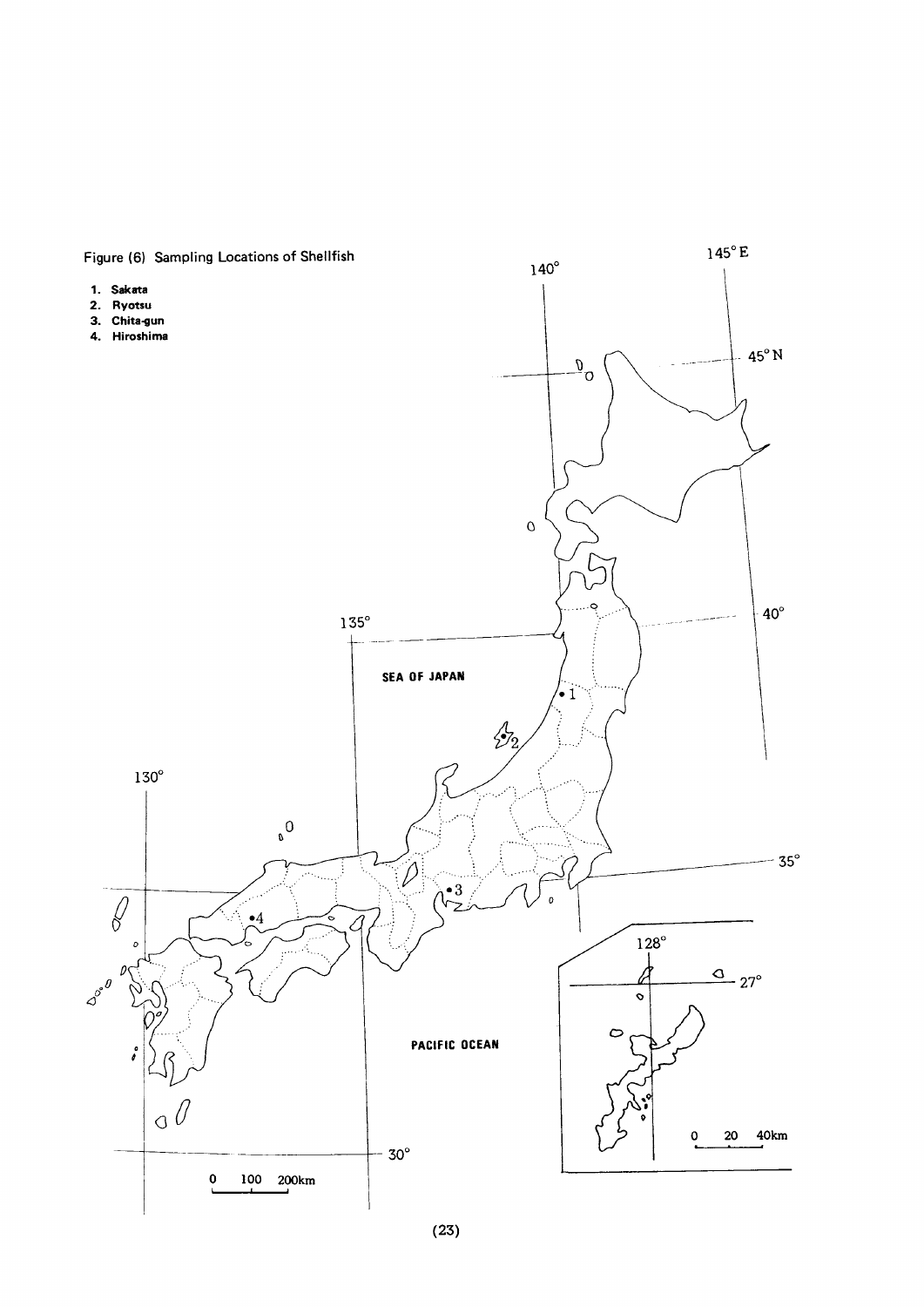#### (7) Strontium-90 and Cesium-137 in Seaweeds (from Jan. 1982 to Jun. 1982)

- continued from No. 59 of this publication -

|                        |            | Component |         | $90$ Sr        |                | 137Cs          |                |
|------------------------|------------|-----------|---------|----------------|----------------|----------------|----------------|
| Location               | Ash $(\%)$ | Ca(%)     | $K(\%)$ | pCi/kg         | S.U.           | pCi/kq         | C.U.           |
| (Undaria pinnadtifida) |            |           |         |                |                |                |                |
| January, 1982          |            |           |         |                |                |                |                |
| Shimabara, NAGASAKI    | 1.76       | 3.36      | 31.8    | $0.8 \pm 0.24$ | $1.4 \pm 0.40$ | $0.6 \pm 0.23$ | $0.1 \pm 0.04$ |
| February, 1982         |            |           |         |                |                |                |                |
| Chita-gun, AICHI       | 2.76       | 1.95      | 36.8    | $0.5 \pm 0.23$ | $1.0 \pm 0.43$ | $1.0 \pm 0.25$ | $0.1 \pm 0.02$ |
| Hiroshima, HIROSHIMA   | 3.45       | 2.41      | 16.8    | $0.9 \pm 0.33$ | $1.0 \pm 0.40$ | $1.8 \pm 0.29$ | $0.3 \pm 0.05$ |
| April, 1982            |            |           |         |                |                |                |                |
| Hakui-gun, ISHIKAWA    | 0.817      | 8.85      | 18.0    | $1.8 \pm 0.32$ | $2.4 \pm 0.43$ | $0.2 \pm 0.20$ | $0.2 \pm 0.13$ |
| May, 1982              |            |           |         |                |                |                |                |
| Ryotsu, NIIGATA        | 3.64       | 2.85      | 18.8    | $0.8 \pm 0.29$ | $0.7 \pm 0.28$ | $1.6 \pm 0.28$ | $0.2 \pm 0.04$ |
| June, 1982             |            |           |         |                |                |                |                |
| Sakata, YAMAGATA       | 2.14       | 5.81      | 17.6    | $1.6 \pm 0.37$ | $1.3 \pm 0.29$ | $1.1 \pm 0.31$ | $0.3 \pm 0.08$ |

## Table (7): Strontium-90 and Cesium-137 in Seaweeds

| Japanese name | Scientific name      |
|---------------|----------------------|
| Wakame        | Undaria pinnadtifida |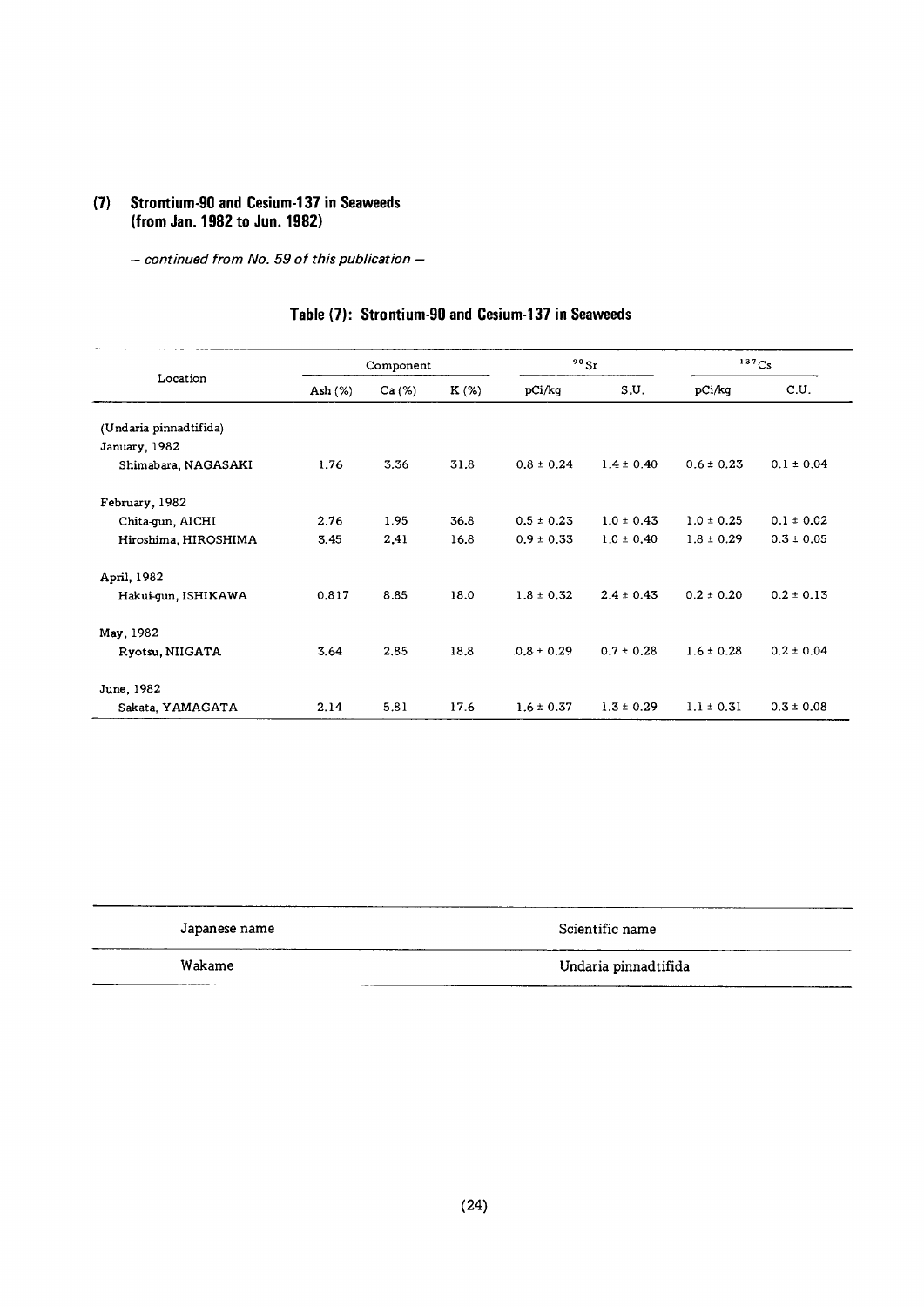